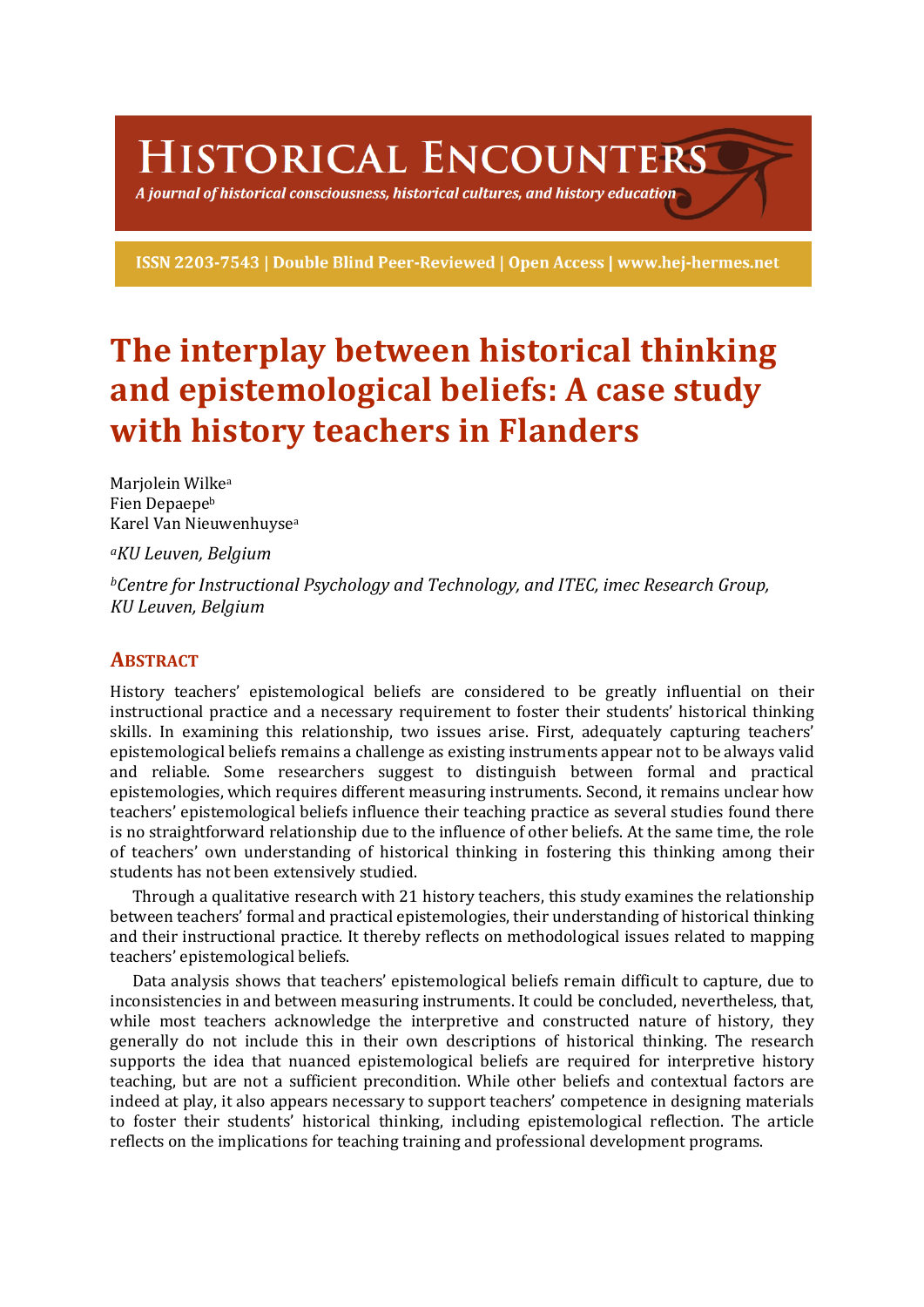#### **KEYWORDS**

History education, epistemological beliefs, formal and practical epistemologies, instructional practice, historical thinking

#### **CITATION**

Wilke, M., Depaepe, F., & Van Nieuwenhuyse, K. (2022). The interplay between historical thinking and epistemological beliefs: A case study with history teachers in Flanders. *Historical Encounters*, *9*(1), 196-219. https://doi.org/10.52289/hej9.111

#### **COPYRIGHT**

© Copyright retained by Authors Published 15 April 2022 Distributed under a CC BY-NC-ND 4.0 License

## **Introduction**

Epistemological beliefs touch upon the core of every discipline and its functioning. They include beliefs about the nature of knowledge, the (un)certainty of knowledge, and the nature or processes of knowing, related to sources of knowledge and the reasoning and justification processes involved (Buehl & Alexander, 2001; Hofer & Pintrich, 1997).

Epistemological beliefs play an important role in the discipline of history. For a long time, a "realist" epistemological paradigm was the norm whereby historians believed it was possible to reconstruct the past exactly as it happened, by applying disciplinary methods. From the 1980s onwards, a shift occurred towards a perspectivist epistemology, paying more attention to the constructed and interpretive character of historical knowledge (Munslow, 1997). This perspectivist approach also became dominant in history education, which is particularly manifest in the central position occupied by historical thinking in history education in many Western countries (Lévesque & Clark, 2018).

Historical thinking combines "knowing history" and "doing history" in order to generate a deep historical understanding. Knowing history refers to the acquisition of substantive knowledge of the past; doing history refers to procedural knowledge in history, to building an understanding of how historical knowledge is constructed (Havekes, Arno-Coppen, Luttenberg, & van Boxtel, 2012; van Drie & van Boxtel, 2008). Building on earlier and novel research on historical thinking in the United Kingdom (conducted by scholars such as Denis Shemilt, Peter Lee, Alaric Dickinson and Rosalyn Ashby) various models have been developed that further operationalize historical thinking. One influential model is that presented by Seixas and Morton (2013) who distinguish six historical thinking concepts describing "the way historians transform the past into history"  $(p, 3)$ . Another model focuses on historical literacy (Wineburg, 2001). In a European context, influential models are those devised by van Boxtel and van Drie (2008) and the model developed by the German FUER group, which distinguishes between four historical competences (Körber & Meyer-Hamme, 2015). Although these models differ in their concrete operationalization of historical thinking, they are based on a common element, namely revealing the interpretive and constructed nature of history by giving students an insight into the methods of historians, through the use of sources and the application of (characteristic) historical methods of reasoning.

Historical thinking, however, constitutes an "unnatural act" (Wineburg, 2001), implying that teachers play a particularly important role in students' learning process in this respect. The fact that teachers themselves have nuanced epistemological beliefs, in line with a perspectivist approach to history, is considered a necessary condition to enable them to convey this to their students and enhance their students' historical thinking skills (Wansink, Akkerman, & Wubbels, 2016; Yilmaz, 2008).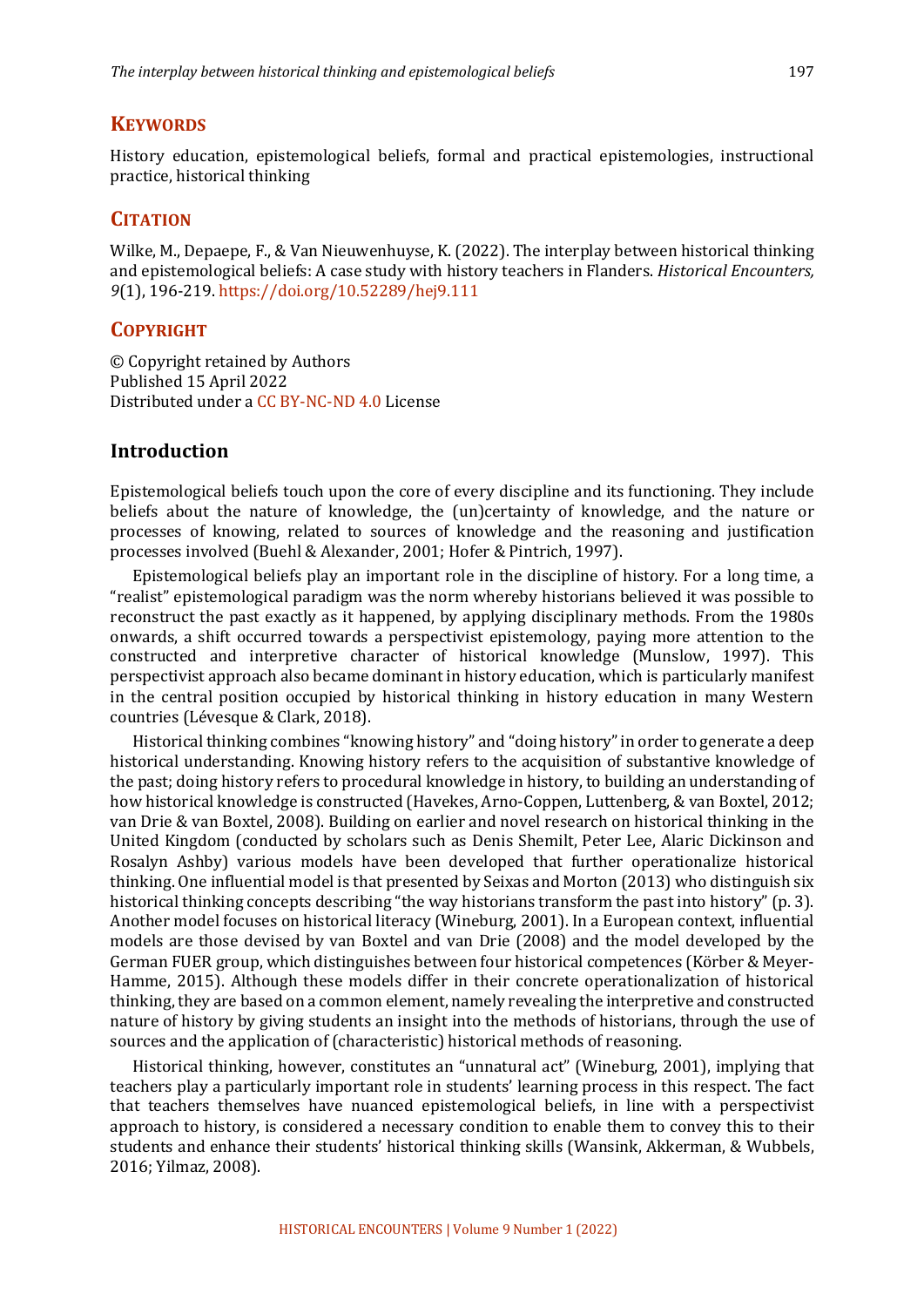Various models exist which capture teachers' (and students') epistemological beliefs, both on a general and discipline-specific level. A number of influential models are presented in Table 1.

|                                                                    | Generic models               |                                           | Discipline-specific models   |                                         |                                                     |
|--------------------------------------------------------------------|------------------------------|-------------------------------------------|------------------------------|-----------------------------------------|-----------------------------------------------------|
|                                                                    | King &<br>Kitchener,<br>2002 | Kuhn,<br>Cheney $&$<br>Weinstock,<br>2000 | Lee $\&$<br>Shemilt,<br>2003 | Nitsche,<br>2016                        | Maggioni et<br>al. 2004;<br>Maggioni et<br>al. 2009 |
| Naive beliefs: the<br>past is given,                               | Prereflective                | Realist                                   | Pictures of<br>the past      | Positivism                              | Copier<br>stance                                    |
| knowledge is fixed                                                 |                              | Absolutist                                | Information                  |                                         |                                                     |
| Knowledge about                                                    |                              |                                           | Testimony                    |                                         | Borrower/<br>subjectivist<br>stance                 |
| the past is<br>uncertain, accounts<br>are subjective               | Ouasi-<br>reflective         | Multiplist                                | Scissors and<br>paste        | Skepticism                              |                                                     |
| Nuanced beliefs:<br>the past is                                    |                              |                                           | Evidence in<br>isolation     |                                         |                                                     |
| constructed and<br>interpretive, based<br>on disciplinary<br>tools | Reflective                   | Evaluativist                              | Evidence in<br>context       | Narrative<br>constructi-<br><b>V1SM</b> | Criterialist<br>stance                              |

TABLE 1: Generic and Domain-specific Epistemological Models (adapted from Maggioni et al., 2009, p. 196)

Table 1 shows that these models use different names to describe epistemological beliefs. In general, however, we can observe a distinction between naive and more sophisticated, nuanced beliefs. People holding naive beliefs consider knowledge as fixed and singular, and ignore the existence of multiple perspectives and interpretations. Another instantiation of naive beliefs is the consideration of historical knowledge being purely subjective, thereby reducing history to a mere opinion. Advanced, nuanced beliefs only occur when history is considered as interpretive and constructed, when it is accepted that knowledge is subject to change and that claims about the past can be assessed based on disciplinary criteria (Kuhn, Cheney, & Weinstock, 2000; Maggioni et al. 2009; Stoel, Logtenberg, Wansink, Huijgen, van Boxtel, & van Drie, 2017). They require a "coordination of the subjective and objective dimensions of knowing" (Kuhn et al., 2000, p. 311).

History teachers' epistemological beliefs are important in order to understand their instructional practice. It is therefore important to map them accurately. In this context, however, two difficulties arise. A first is related to measuring teachers' epistemological beliefs, a second to the relationship between epistemological beliefs and teachers' instructional practice.

#### *Measuring history teachers' epistemological beliefs*

A first difficulty is that it is complicated to map history teachers' epistemological beliefs. Maggioni, VanSledright, & Alexander (2009) developed an instrument based on a synthesis of existing (progression) models and literature on the development of historical thinking (Maggioni et al., 2009). The Beliefs about Learning and Teaching History Questionnaire was initially administered to elementary teachers and college history professors. An adapted questionnaire (the Beliefs about History Questionnaire, or BHQ) was developed to assess students' epistemological beliefs (Maggioni, 2010) and has become a widely used instrument (Stoel et al., 2017). Although this is a validated questionnaire, several researchers experienced difficulties in replicating the results, and/or in assigning teachers, and students, to one of the three stances (Stoel et al. 2017; Voet  $&$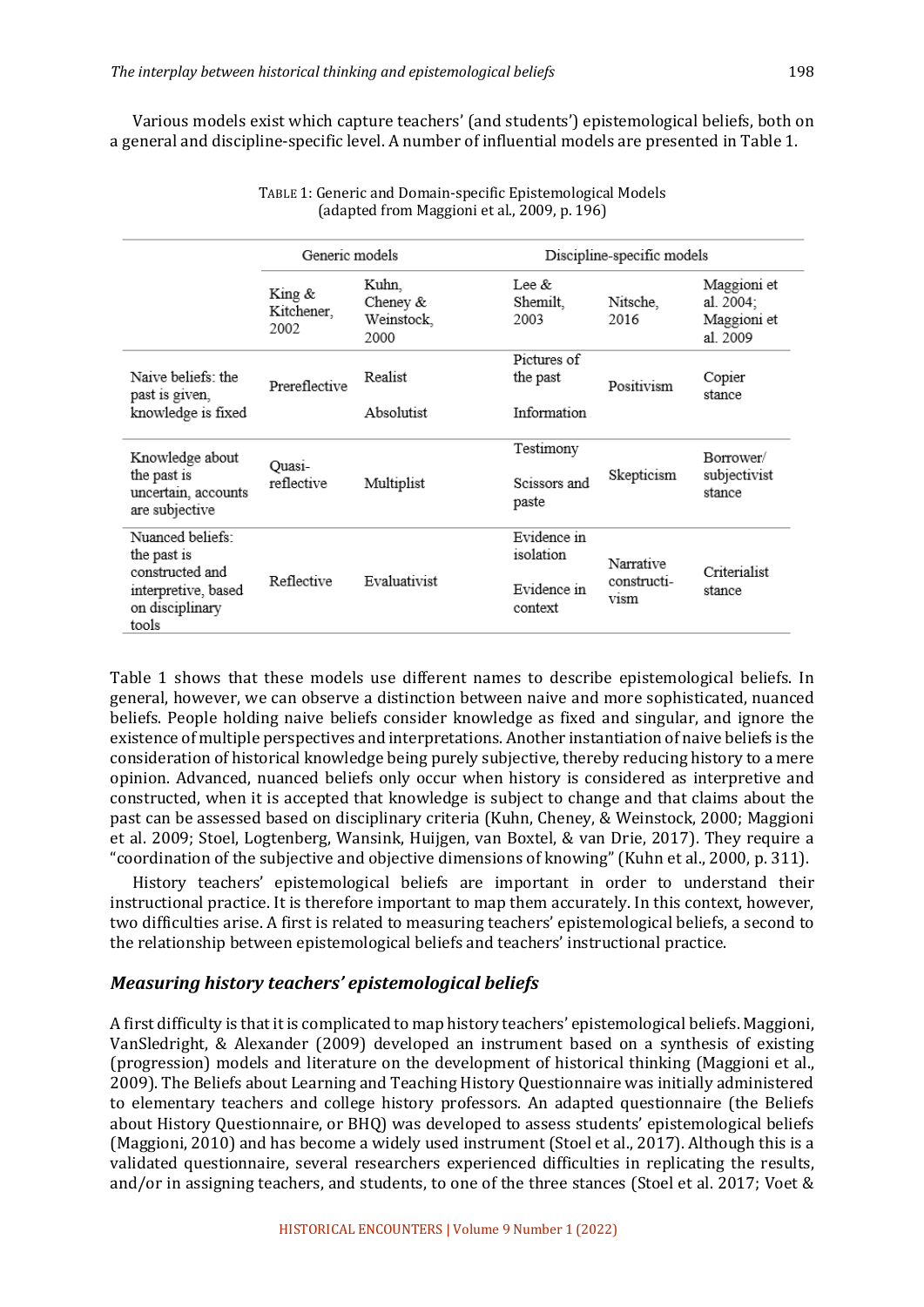De Wever, 2019; VanSledright & Reddy, 2014). The items relating to the subjectivist stance, in particular, are problematic, because recognizing subjectivity can suggest both naive and nuanced beliefs (Stoel et al., 2017).

Therefore Stoel et al. (2017) tested an alternative questionnaire based among other things on items from the BHQ (Maggioni, 2010). They tested a simple distinction between naive and nuanced ideas, where items related to subjectivist beliefs would be divided between naive and nuanced ideas. Naive ideas were characterized among other things by statements referring to historical knowledge as fixed and singular, literally embedded in sources, or uncertain and personal. Nuanced ideas were related to statements describing historical knowledge as interpretive yet bound by disciplinary methods and criteria (Stoel et al., 2017). They conducted their research among students in the 12th grade, and also presented their statements to experts in the field of history. They were, however, unable to separate naive and nuanced subjectivist items; the factor analysis resulted in three subscales: on a naïve level, one subscale was labelled "nature of knowledge – objective" and "nature of knowing – naive", both related to objectivist beliefs. On a nuanced level, no distinction was found between beliefs about the nature of knowing and those about the nature of knowledge. Instead, nuanced beliefs were captured in one subscale, labelled "nature of knowing - nuanced". Agreement with this subscale meant respondents valued disciplinary "procedures to interpret sources and construct reliable claims" (Stoel et al., 2017, p. 131). For this reason, the subscale was relabelled "historical methodology". Students were sometimes found to agree both with this subscale and with the subscale "nature of knowing naive", indicating a "procedural objectivist" stance in which students "value historical-thinking skills because they believe that these skills make it possible to separate true and false sources and could generate true and fixed knowledge" (Stoel et al., 2017, p. 131). Interestingly, the two subscales related to naive, objectivist beliefs were answered as one factor by experts, and were both strongly rejected. Hence, they hypothesize that an increased epistemological understanding might be characterized both by an acceptance of items related to the importance of historical methods and by the degree to which they reject the naive, objectivist subscales related to the nature of knowing and the nature of knowledge.

Given these methodological difficulties, some researchers have called for the development of different measuring instruments. According to Kuhn and Weinstock (2002), epistemic thinking should be understood as "theory-in-action" (p. 134): peoples' "tacit theories" about knowledge and knowing are activated when they are confronted with a specific claim, problem and sources of information. A distinction should hence be made between formal and practical epistemologies (Sandoval, 2005; Sinatra & Chinn, 2012). Formal epistemologies refer to general ideas about the "characteristics of knowledge and its justification in a particular field" (Sinatra & Chinn, 2012, p. 264), while practical epistemologies refer to epistemic practices that are activated, for instance, via inquiry activities. Formal and practical epistemologies are not necessarily aligned. Sinatra and Chinn (2012) remark that beliefs about knowledge in general may be inconsistent with epistemic practice. Within the domain of history, formal epistemologies might be accessed via questions gauging respondents' conceptualization of history as a discipline (e.g. Yilmaz, 2008). Practical epistemologies refer to the actual reasoning and thinking that is at play when someone is engaged in a discipline-specific task, for instance when confronted with a historiographical debate or conflicting sources. Accessing practical epistemologies hence requires instruments that provoke reasoning about concrete problem scenarios (Barzilai & Weinstock, 2015). Kuhn et al. (2000) developed a short paper and pencil assessment based on conflicting statements on various knowledge domains, which they stated corresponded well enough with results from an interviewbased assessment to justify its use.

The use of contrasting statements as a measure of epistemic thinking among history teachers has not been broadly researched. Yet several scholars emphasize that this might be beneficial in overcoming the issue related to measuring history teachers' epistemological beliefs, as well as to the need for studies triangulating different instruments (Stoel et al., 2017; Voet & De Wever, 2019). Finding a reliable and valid paper and pencil assessment for measuring epistemological beliefs, however, remains a major challenge to date.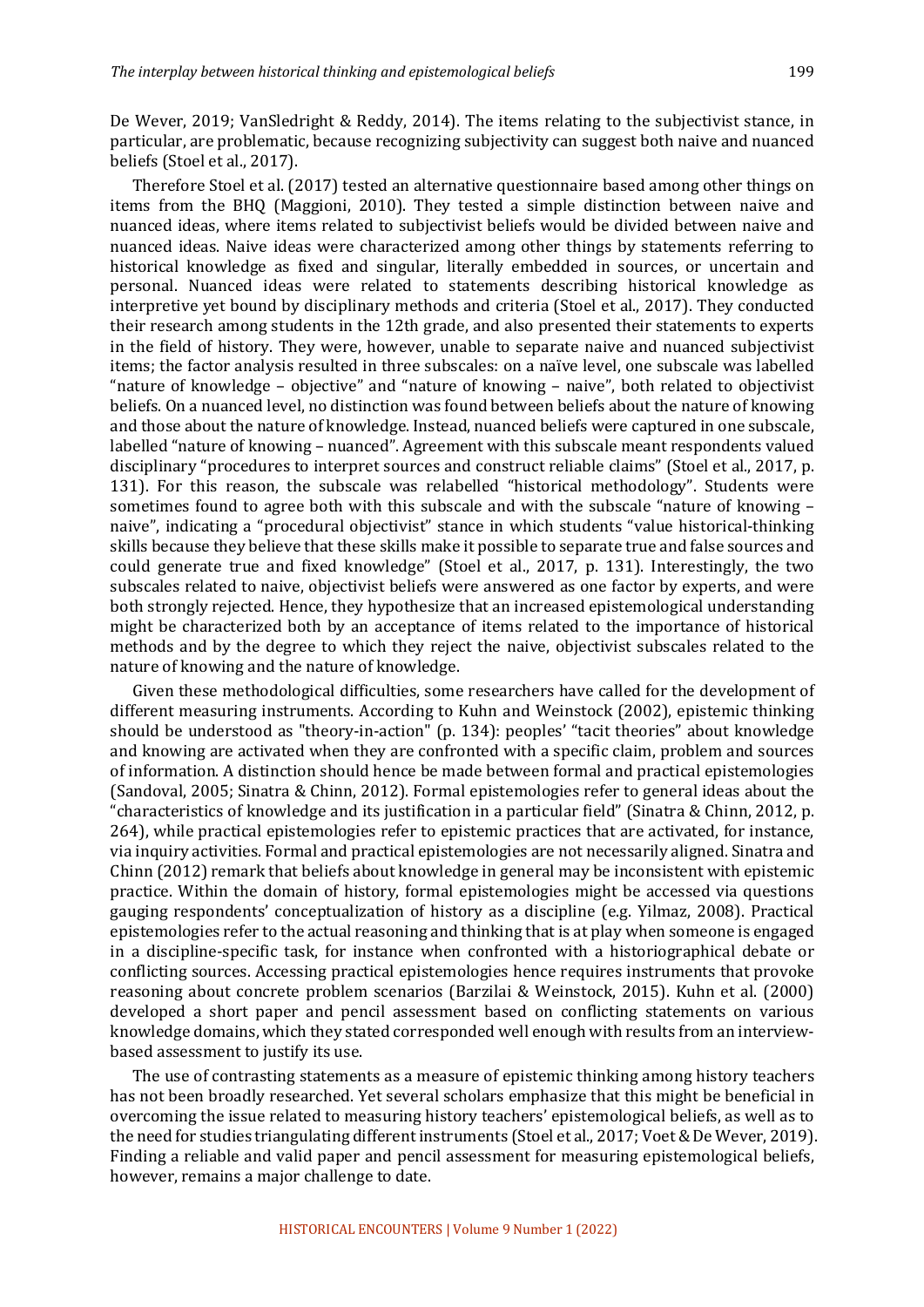## Assessing the relationship between teachers' epistemological beliefs and *instructional practice*

A second difficulty is that it is unclear exactly how teachers' epistemological beliefs influence their instructional practice. Some studies have found a relationship between epistemological beliefs and instructional practice. Yeager and Davis (1996), for instance, found teachers who perceive history as a construction to be more likely to favor heuristic approaches, such as analysis and interpretation, whereas teachers who regard history merely as an univocal account were more likely to use sources solely to extract information from. McCrum (2013) found teachers' recognition of the constructed nature of history to be associated with a more student-centered pedagogy and learning activities. However, several studies show that nuanced epistemological beliefs are not a sufficient condition for an instructional practice that pays attention to interpretive history teaching (e.g. Hartzler-Miller, 2001; VanSledright, 1996; Voet & De Wever).

Thus, there does not always appear to be a correspondence between history teachers' epistemological beliefs and their instructional practice. In this respect, Maggioni and Parkinson  $(2008)$  make mention of a "double epistemic standard" (p. 453) among teachers in different disciplines. While teachers might acknowledge the constructed and incomplete nature of disciplinary knowledge, they sometimes consider "school knowledge" (the knowledge students encounter in school) as fixed and complete. Hence, they adhere to different formal epistemologies when it comes to disciplinary and school knowledge. Wansink, Akkerman, Vermunt, Haenen,  $&$ Wubbels (2017) and McDiarmid (1994) found evidence for the existence of this double epistemic standard among students and prospective history teachers.

This incongruity highlights the importance of other factors that influence this relationship, and their connection in a belief system (Nespor, 1987; Pajares, 1992). Within history education, research has already been carried out into (prospective) teachers' beliefs about the goals of history, the teaching and learning of history and the influence of contextual factors such as the available time, teachers' access to didactic materials, curricular requirements and the presence of standardized tests (e.g. Barton & Levstik, 2004; 2003; Hicks et al., 2004; Husbands, 2011; Van Hover & Yeager, 2003; VanSledright & Limón, 2006; Voet & De Wever, 2019; 2016; Wansink et al., 2016). It shows that various beliefs and contextual factors interact with and influence instructional practice. Nitsche (2019) frames the relationship between theoretical and didactic beliefs about history and practice within a set of internal (e.g. beliefs about students) and external (e.g. curricular) factors.

One factor that is often ignored in these studies is teachers' own understanding of historical thinking. Since historical thinking is a broad and complex concept, it can be assumed that this understanding will vary. Research into teachers' conceptions of inquiry-based learning in history confirms this and suggests that these understandings influence instructional practice (Voet & De Wever, 2016). It therefore seems important to map teachers' understanding of historical thinking as well. To what extent, for instance, do teachers consider epistemological reflection as part of historical thinking, and how does this relate to their epistemological beliefs and instructional practice?

In this latter respect, an additional difficulty arises in adequately capturing teachers' instructional practice. Some small case-studies rely on extensive classroom observations (e.g. Hartzler-Miller, 2001; Martell, 2013; VanSledright, 1996), while others rely on teachers' beliefs about instruction (e.g. Voet & De Wever, 2016) or self-reported practices, gathered through interviews (i.e. McCrum, 2013) or Likert-type statements (i.e. Hicks et al., 2004; Voet & De Wever, 2019). While lesson observations are very time-consuming, self-reported practices only provide an indirect insight into teachers' practice. Voet and De Wever (2016) therefore recommend complementing interviews with lesson observations or an analysis of the learning materials actually used by teachers.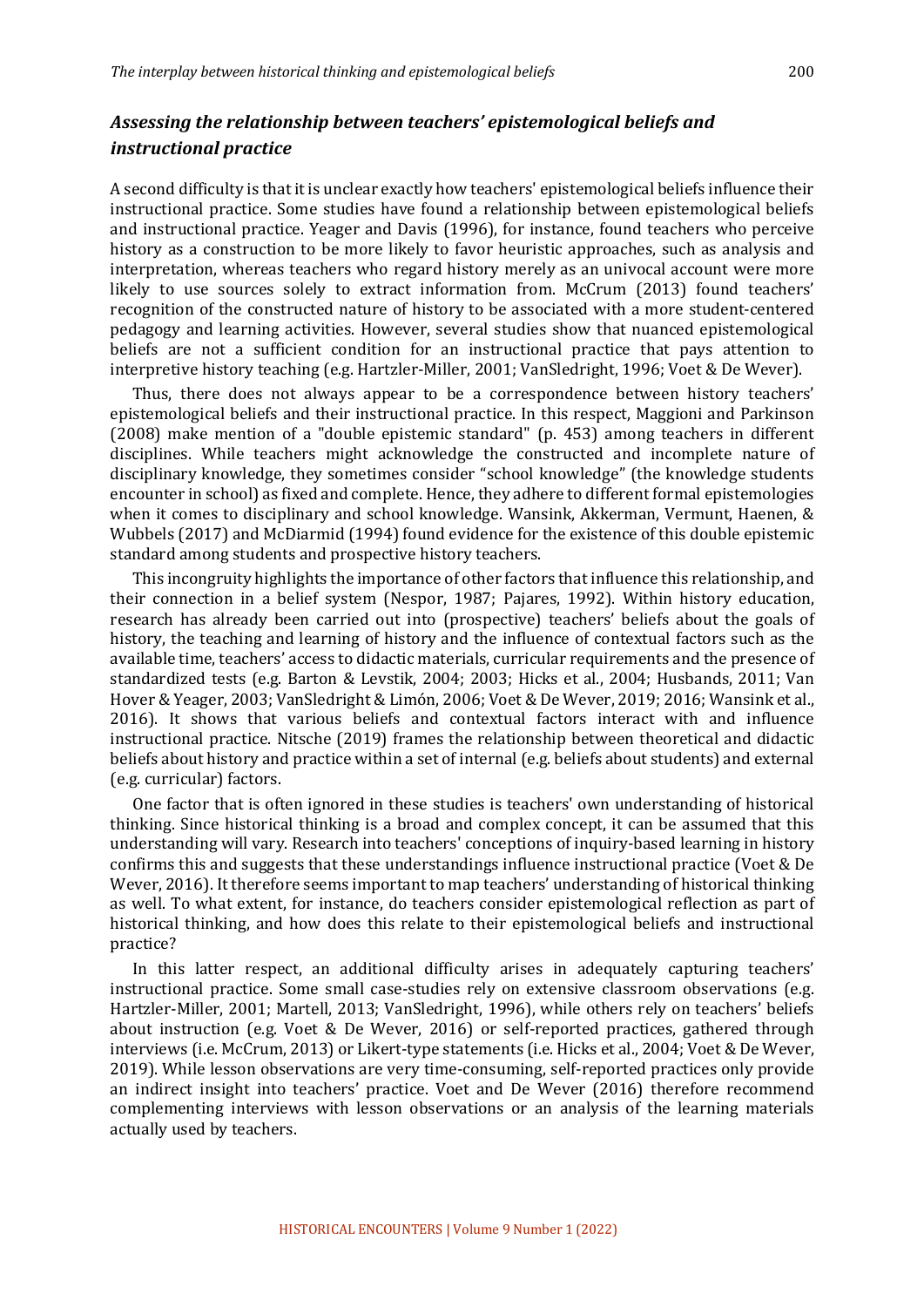## **Aims of this study**

This study examines teachers' epistemologies, their understanding of historical thinking and their instructional practice, thereby taking into account the issues discussed above. The guiding research questions are:

RQ1: What do teachers' formal and practical epistemologies look like and how do these relate to their understanding of historical thinking? This research question will also address methodological issues related to the measurement of teachers' epistemological beliefs.

RQ2: How are teachers' epistemological beliefs and understanding of historical thinking reflected in their instructional practice?

## **Research design and methodology**

A qualitative study was set up with 21 history teachers teaching in the 11th-12th grade of secondary education. Data collection took place during March-June 2019. The call for participation was distributed through contacts of the teacher training and pedagogical counsellors, but did not mention the specific research topic, so as to avoid selection bias. The research was presented as an examination of history teachers' opinions and practices.

#### *Research context*

The study was conducted in Flanders, the northern part of Belgium. History education is part of the basic curriculum of general  $(2h/week)$  and technical  $(1h/week)$  secondary education. The standards, issued by the Flemish Ministry of Education, do not differ much between them. They assign teachers a lot of freedom: they do not impose specific content, yet only prescribe which time period should be studied in each stage (e.g. the  $11-12$ <sup>th</sup> grade deal with the period ca. 1750present) and require teachers to cover political, economic, social and cultural themes. Also, the government does not organize central examinations or exercise state control on history textbooks (Van Nieuwenhuyse, 2020).

The standards only set historical thinking implicitly as a goal: they do not conceptualize nor operationalize this notion. They try to connect to an academic, disciplinary approach of history yet in so doing bring a rather 'realist' approach to the fore, in which it is assumed that following disciplinary methods (rigorous source analysis) leads to the discovery of 'the' historical truth (Van Nieuwenhuyse, 2020). This is evident, for instance, in the fact that they emphasize the importance of critical source analysis, but do not offer concrete guidelines or didactic support on how to foster this, nor connect it to fostering epistemological reflection (Van Nieuwenhuyse et al., 2017).

The standards date from 2000. Since 2019, new ones are gradually being introduced in which historical thinking occupies center stage and in which a perspectivist approach is dominant. In order to teach history in the 11th-12th grade, both a teaching degree and a Master's degree in history is required. Hence, almost all participating history teachers are trained historians with a good understanding of history as a discipline and acquainted with historical research methods and historical thinking. Furthermore, in teacher training, professional development initiatives and professionally oriented journals, attention is paid to (different models of) historical thinking.

## *Participants*

Twenty-one teachers participated in the research. Six of them worked in general education (2h) history education a week), six in technical education (1h/week) and nine in both levels. General education primarily prepares students for higher education in universities or university colleges, whereas technical education prepares students for higher education in university colleges as well as for the labor market. Their teaching experience varied between one and 38 years. All teachers had a Master's degree in history as well as a teaching degree. One teacher also held a PhD in history.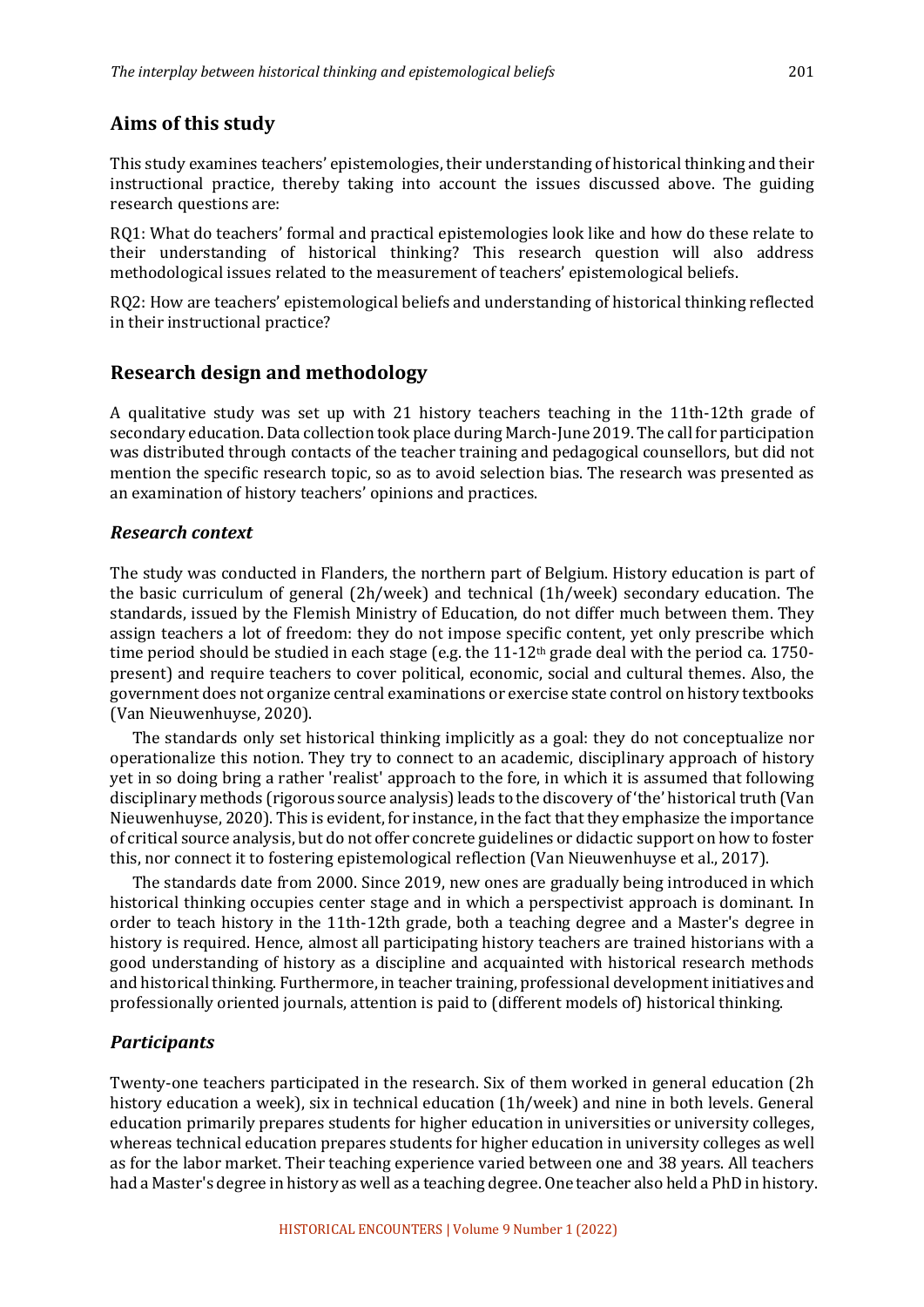| Respondent | Gender<br>(male/female) | Years of<br>experience | Currently teaching<br>in the following<br>educational type<br>(general/technical) |
|------------|-------------------------|------------------------|-----------------------------------------------------------------------------------|
| 1.         | М                       | 25                     | Technical                                                                         |
| 2.         | М                       | 7                      | Both                                                                              |
| 3.         | М                       | 3                      | General                                                                           |
| 4.         | F                       | 22                     | General                                                                           |
| 5.         | М                       | 32                     | Both                                                                              |
| 6.         | F                       | 15                     | Both                                                                              |
| 7.         | F                       | 32                     | General                                                                           |
| 8.         | М                       | $\overline{c}$         | General                                                                           |
| 9.         | М                       | 30                     | Technical                                                                         |
| 10.        | F                       | 5                      | Both                                                                              |
| 11.        | F                       | 39                     | General                                                                           |
| 12.        | М                       | 4                      | Both                                                                              |
| 13.        | М                       | 13                     | Technical                                                                         |
| 14.        | М                       | 30                     | Technical                                                                         |
| 15.        | М                       | 2                      | Technical                                                                         |
| 16.        | М                       | 8                      | Both                                                                              |
| 17.        | М                       | $\mathbf{1}$           | Both                                                                              |
| 18.        | М                       | 17                     | Technical                                                                         |
| 19.        | F                       | 17                     | Both                                                                              |
| 20.        | F                       | 8                      | General                                                                           |
| 21.        | F                       | 25                     | Both                                                                              |

#### TABLE 2: Descriptive Information on Respondents

#### *Data collection*

Data on teachers' general and practical epistemologies, their understanding of historical thinking and their instructional practice were collected via a questionnaire and two semi-structured interviews, which had been pilot-tested beforehand and adjusted as necessary.

Teachers first completed an online questionnaire containing two open-ended questions to gauge teachers' understanding of historical thinking: "How would you describe historical thinking" and "List five strategies you use to foster students' historical thinking abilities". The questionnaire assessed teachers' formal epistemologies through statements derived from Stoel et al. (2017). Respondents assessed fifteen statements on a 6-point Likert scale from "strongly disagree" to "strongly agree". Statements included among others "It is not possible to write adequately about history when sources contradict each other" (naive) and "In history education it is important that you learn to support your reasoning with evidence" (nuanced). Considering that the statements assessed teachers' general ideas about knowledge (construction) in history, we considered them to be an adequate measure for their formal epistemologies. As these statements were initially aimed at students, some small adjustments were made. For instance, in the statement "When something is written in your history textbook, you can assume it is true", the phrase "your history textbook" was changed to "a history textbook".

In the first interview, respondents' answers from the questionnaire were discussed. Teachers were asked to elaborate on their answers to the open-ended questions. After discussing their own understanding of historical thinking, they were presented with a model which defined historical thinking as requiring "an understanding of both the past and historical practice". That model (see Appendix  $A$ ) consisted of five components, based on a synthesis of existing models of historical thinking (Seixas & Morton, 2013; van Drie & van Boxtel, 2008; Wineburg, 2001). Respondents were asked to what extent this related to their own understanding of the concept and their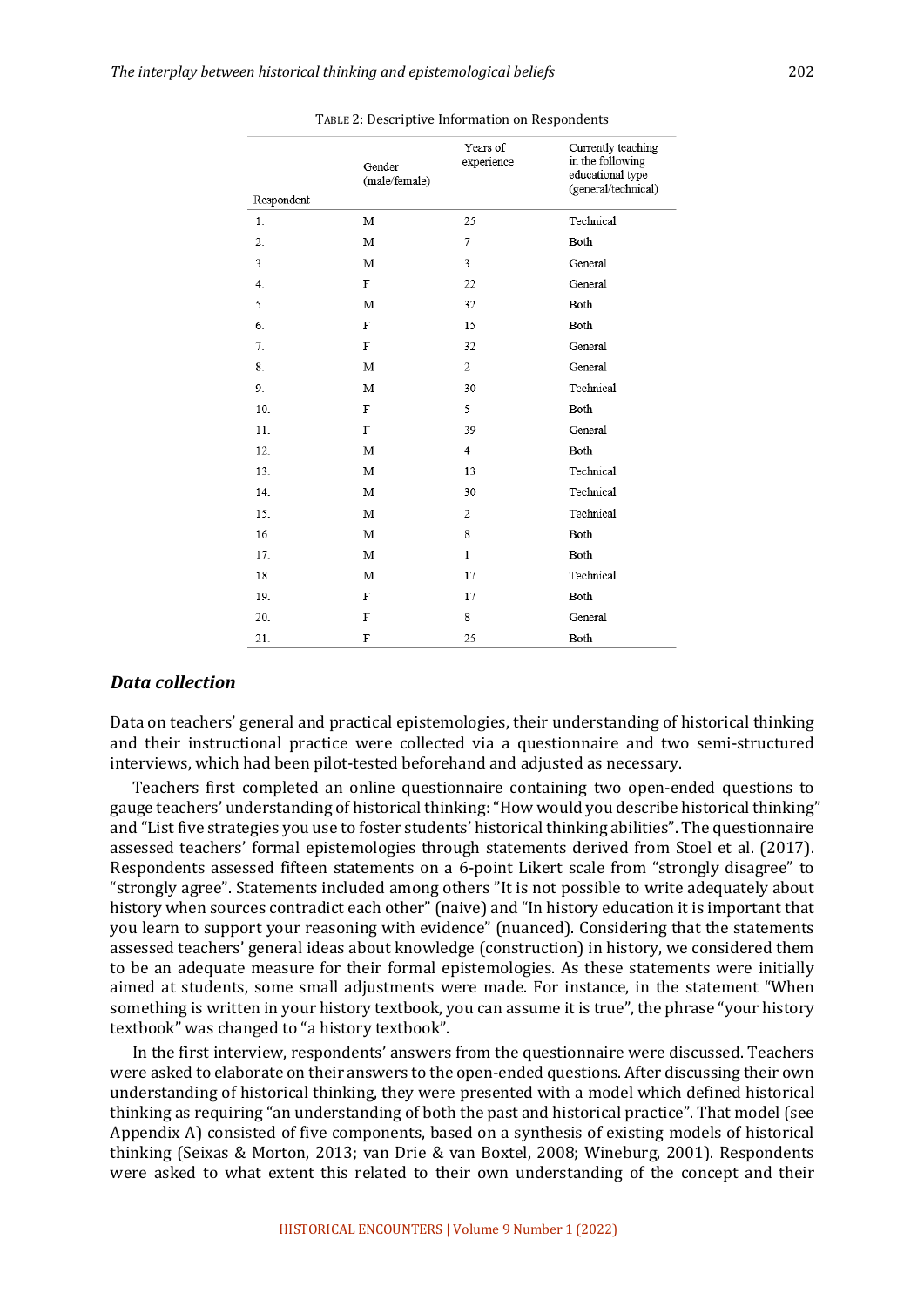instructional practice  $(e.g.$  did they recognize the aspects of historical thinking presented in the model? Were any of them new to them?, etc.).

The first interview also gauged teachers' practical epistemologies. To this end, a scenariobased approach was developed using a case study with contrasting statements. The measurement instrument required teachers to reason about a concrete, discipline-specific task, thereby providing an insight into their practical epistemologies. The measure used contrasting statements based on Kuhn et al. (2000), but added a content-rich scenario with sufficient background information, following the suggestion and work of Barzilai and Weinstock  $(2015)$ . The case presented two causes for the spread of agriculture across Europe ca. 6000 BC and presented respondents with the following statements: "Only one explanation can be correct" or "Both explanations can be correct". If they selected the latter they were offered a choice between two additional statements: "Both are equally correct" or "One can be more correct than the other". Respondents' answers were further discussed by asking them to explain their choice and by follow-up questions such as "How can you explain the fact that different scholars come to different conclusions?". If teachers' answers to the statements in the questionnaire contained discrepancies, this was also discussed in the interviews. Teachers with nuanced beliefs were expected to indicate that both explanations could be correct, but that one could be more correct than the other.

After the first interview, teachers were asked to provide concrete, self-developed teaching materials, drawn from their actual teaching practice which they used to promote their students' historical thinking skills. In so doing, we provided teachers the opportunity to present what they considered to be their 'best practices' in terms of historical thinking. Teachers were asked to present the material in the second interview and to explain their rationale and teaching purposes related to the material. Questions addressed aspects such as what learning goals (including historical thinking aspects) teachers hoped to achieve through these materials, what kind of student answers they expected, how often these kinds of materials were used and how the material related to their overall instructional practice. To ensure that we were able to go beyond mere self-reported practices, we applied our own analysis of the materials after the interview. An overview of the analytical concepts in relation to the data collection instruments is presented in appendix B. 

#### *Data analysis*

Data from the Likert-type items assessing formal epistemologies were analyzed quantitatively. For each respondent a mean score was calculated for each of the three subscales. Data from the interviews as well as the teaching material were analyzed qualitatively, using a thematic analysis. Codes were created inductively, data-driven and deductively. A priori codes were created for the main research themes: understanding of historical thinking, epistemological beliefs and instructional practice. An initial coding scheme was created by the first and third author. The first author conducted an initial analysis of the data and created additional, data-driven codes. The codes were discussed and defined in deliberation with the second and third author. The revised coding scheme was then applied to the data by the first author, after which the analysis was reviewed and discussed with the second and third author, leading to consensual agreement.

For the research theme "epistemological beliefs", subcodes distinguished between formal and practical epistemologies. In line with the research by Stoel et al. (2017), we employed a simple distinction between naive and nuanced epistemological beliefs in the subcodes, for both the formal and practical epistemologies.

Subcodes were created for the research theme "understanding of historical thinking", to label various aspects of the concept in teachers' own descriptions. They included, among others, asking historical questions, historical modes of reasoning (e.g. causality, significance, agency, continuity and change) and source analysis. This coding was based on a synthesis of various historical thinking models (Seixas & Morton, 2013; van Drie & van Boxtel, 2008; Wineburg, 2001) as well as the validated historical thinking observation instrument of Gestsdóttir, van Boxtel and van Drie (2018).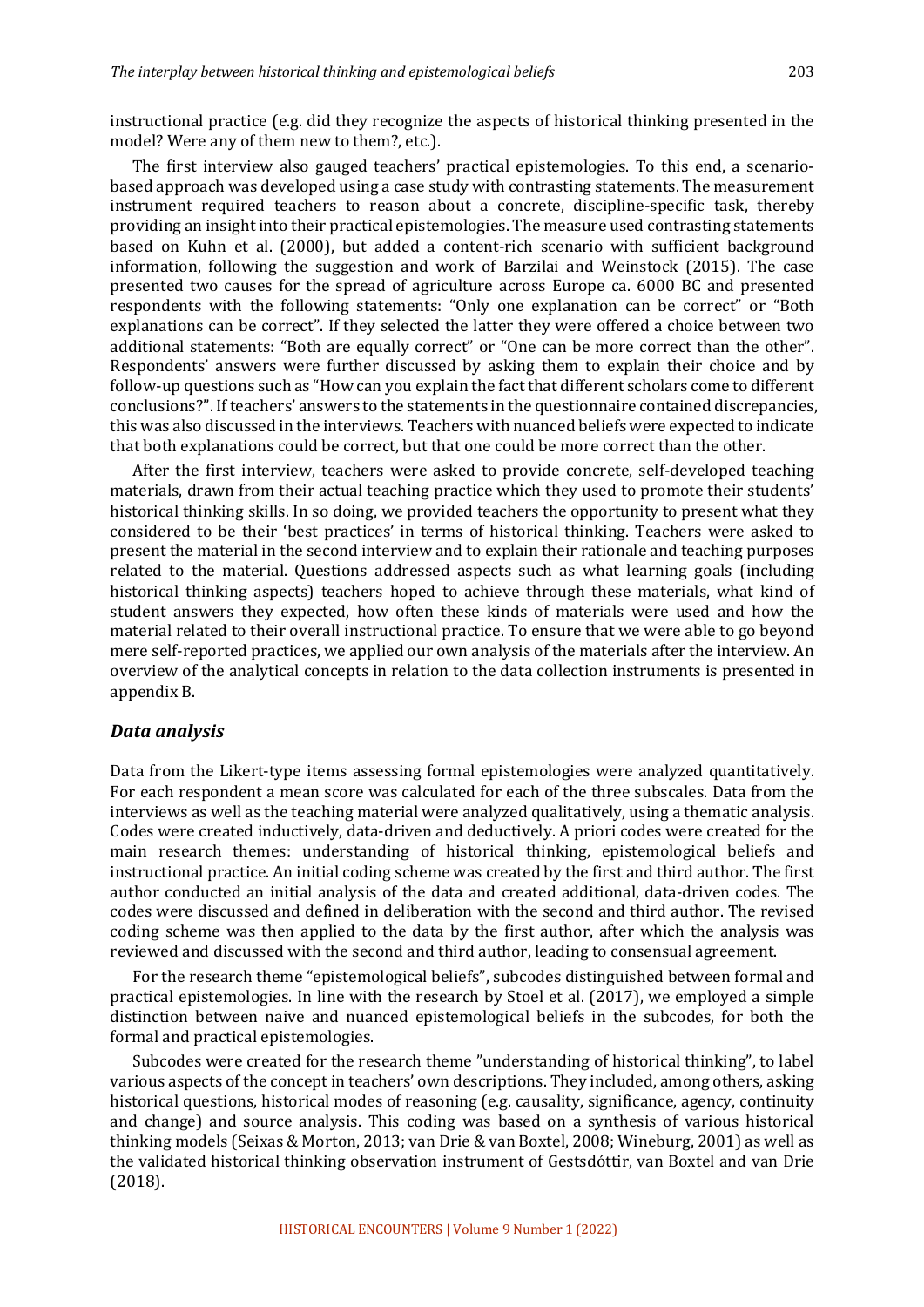For the theme "instructional practice", a first set of codes identified various aspects of historical thinking in the material. Codes included among others: source analysis, multiperspectivity, asking historical questions, analyzing historical representations. As regards source analysis, subcodes were used to analyze how sources were presented and questioned, indicating for instance whether sourcing, contextualization and/or corroboration were present (Wineburg, 2001), as well as reasoning with and/or about sources (Rouet, Britt, Mason, & Perfetti, 1996). A second set of codes labelled instances where opportunities to stimulate epistemological reflection were present, or were missed. If the material did address epistemological reflection, subcodes indicated whether this reflection stimulated either nuanced of naive beliefs. For instance, if a teacher designed materials aimed at critical source analysis, but questions in the materials were only aimed at extracting information from the source (i.e. only reasoning with sources), this was coded as naïve. When the questioning of sources fostered students' understanding of history as interpretation and construction, this was labelled as nuanced.

A within-case analysis was applied to create a profile for each respondent, describing their epistemological beliefs, understanding of historical thinking and instructional practice as well as their relationship. General patterns in the data were identified using a cross-case analysis (Miles, Huberman, & Saldaña, 2015).

## **Results**

*RQ1:* What do teachers' formal and practical epistemologies look like and how does this relate to their understanding of historical thinking?

#### *Formal epistemologies*

Based on teachers' answers to the statements in the questionnaire, an average score (out of  $6$ ) was calculated for each of the three subscales. The results for each respondent are shown in Table 3.

A high score on the first two subscales (columns 1 and 2) indicates rather naive beliefs, both with regard to the nature of knowing and the nature of knowledge. A high score on the last subscale (column 3) indicates nuanced beliefs. Stoel et al. (2017) do not provide specific cut-off points indicating when a score can be considered high or low, which makes interpretation somewhat difficult. However, we can assume that a score above 3 indicates that a respondent is more likely to agree with the statements in a certain subscale and a score below 3 that the respondent tends to disagree.

The data in Table 3 show that, broadly speaking, all participants largely agreed with items from the subscale "historical methodology", which indicates nuanced beliefs. Items related to naive beliefs were generally rejected. When looking in more detail, however, two groups emerge. The first group consists of respondents who assigned a very pronounced score to the nuanced and naive subscales. These respondents strongly agreed with the statements related to nuanced beliefs and strongly rejected statements related to naive beliefs. This is the case with the majority of respondents. In a second, smaller, group the difference was less pronounced. These respondents also agreed with the statements indicating nuanced beliefs, but at the same time gave an above-average score to the statements related to naive beliefs (e.g. respondents  $4, 6, 11$  and 19). 

A second observation is that, although all respondents generally agreed with statements related to nuanced beliefs, some deviated from this pattern for one or more statements. Where this was the case, these statements were discussed in the interview in order to ascertain the reasoning underlying the teachers' responses. This generally revealed two things.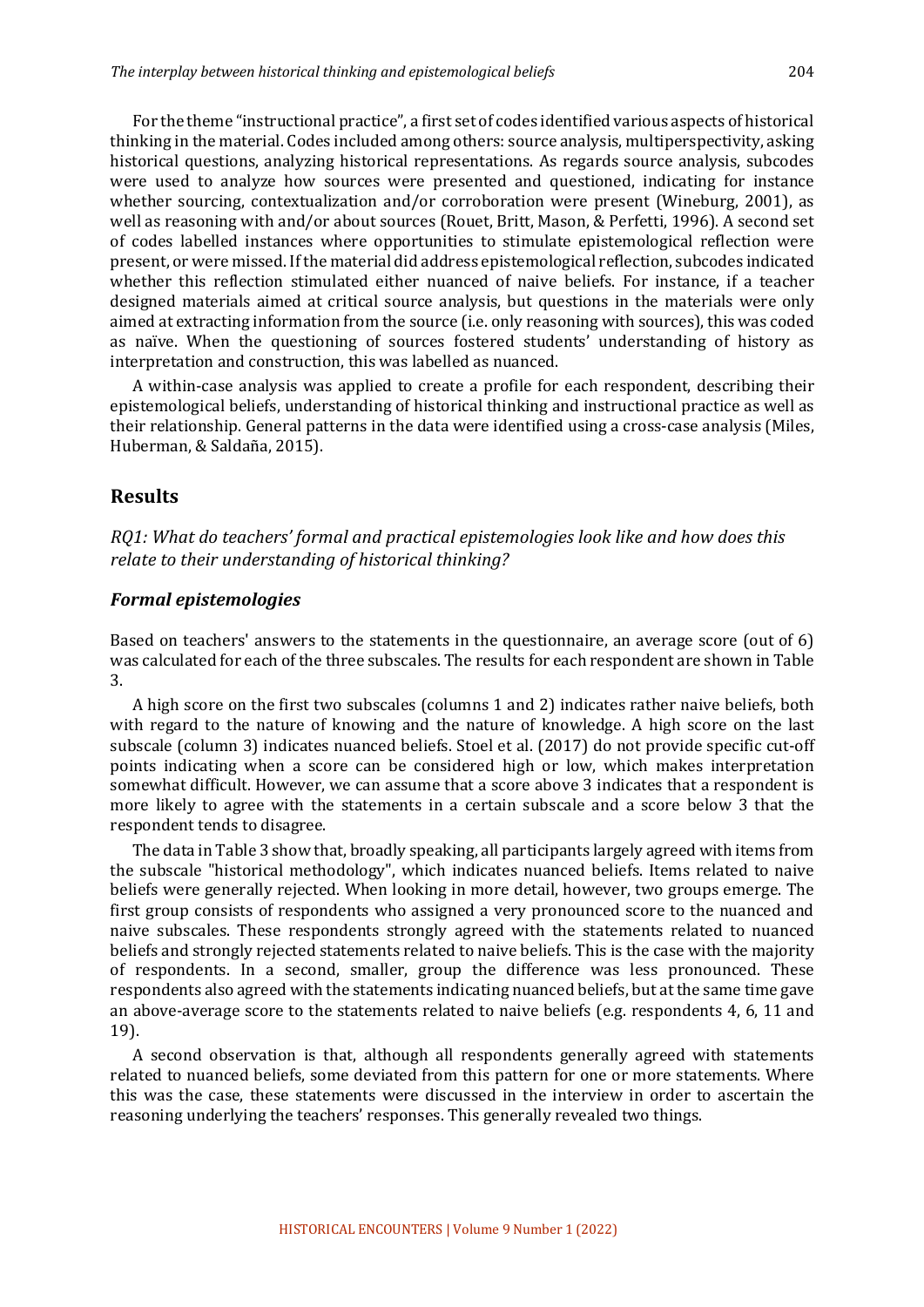|            |         | Naive epistemological beliefs | Nuanced epistemological beliefs<br>(advanced)                                               |
|------------|---------|-------------------------------|---------------------------------------------------------------------------------------------|
|            | (naive) | (objective)                   | Nature of knowing Nature of knowledge Nature of knowing - nuanced/historical<br>methodology |
| Respondent |         |                               |                                                                                             |
| 1.         | 1.25    | 1.40                          | 6.00                                                                                        |
| 2.         | 1.75    | 1.80                          | 5.17                                                                                        |
| 3.         | 2.25    | 1.60                          | 4.17                                                                                        |
| 4.         | 3.25    | 3.00                          | 4.33                                                                                        |
| 5.         | 2.00    | 2.60                          | 5.33                                                                                        |
| 6.         | 3.75    | 3.00                          | 4.67                                                                                        |
| 7.         | 1.75    | 2.20                          | 5.83                                                                                        |
| 8.         | 1.50    | 2.20                          | 5.33                                                                                        |
| 9.         | 3.00    | 2.40                          | 4.67                                                                                        |
| 10.        | 2.75    | 3.00                          | 4.67                                                                                        |
| 11.        | 3.50    | 3.00                          | 4.00                                                                                        |
| 12.        | 2.25    | 1.00                          | 5.67                                                                                        |
| 13.        | 2.50    | 2.20                          | 5.00                                                                                        |
| 14.        | 2.50    | 3.00                          | 5.00                                                                                        |
| 15.        | 1.50    | 1.20                          | 5.83                                                                                        |
| 16.        | 2.00    | 2.00                          | 5.33                                                                                        |
| 17.        | 2.00    | 1.80                          | 5.33                                                                                        |
| 18.        | 1.25    | 2.20                          | 5.33                                                                                        |
| 19.        | 3.75    | 3.20                          | 4.83                                                                                        |
| 20.        | 2.50    | 2.20                          | 5.33                                                                                        |
| 21.        | 2.00    | 1.80                          | 4.83                                                                                        |

| TABLE 3: Respondents' Mean Scores on Subscales Assessing Formal Epistemologies |  |  |  |
|--------------------------------------------------------------------------------|--|--|--|
|                                                                                |  |  |  |

First, the discussion revealed that some teachers merely wanted to nuance the statement, or had understood it differently. Teacher 12 indicated that he "agreed" with the statement "If eyewitnesses disagree, you cannot discover what actually happened", which was striking considering that his answers otherwise very unambiguously suggested nuanced beliefs. However, he explained his answer by referring to a specific topic in ancient history, where the source material is sometimes so limited that it is indeed difficult to find out what happened. This teacher subsequently spontaneously linked this to the need to study the credibility of the authors and to weigh up the arguments, and thus, to the disciplinary methods of historians.

Second, further discussion of certain statements suggested that teachers applied a "didactic frame" when answering the statements, and kept their students and teaching practice in mind. Teacher 2 explained why he "rather disagreed" with the statement "A good history account discusses different views of the past". He stated: "I see this from my work as a history teacher. If I make it too complicated, I lose them (the students) completely and then they remember nothing of it". As a history teacher he therefore saw it as his task to consider "what is the most probable at that point in time and then to present it clearly as a univocal, structured account". A similar mechanism was at play in the reasoning of teacher 6. She "rather agreed" with the statement "You can't write well about the past when sources contradict each other", but clarified in the discussion that she found it especially difficult to teach about the past when sources contradict each other. She pointed to the level of difficulty for her students and the limited teaching time, which makes it difficult to paint a nuanced picture of the past.

On a methodological level, these examples show that caution is needed when interpreting the results of these kinds of statements, as they seem to measure more than epistemological beliefs.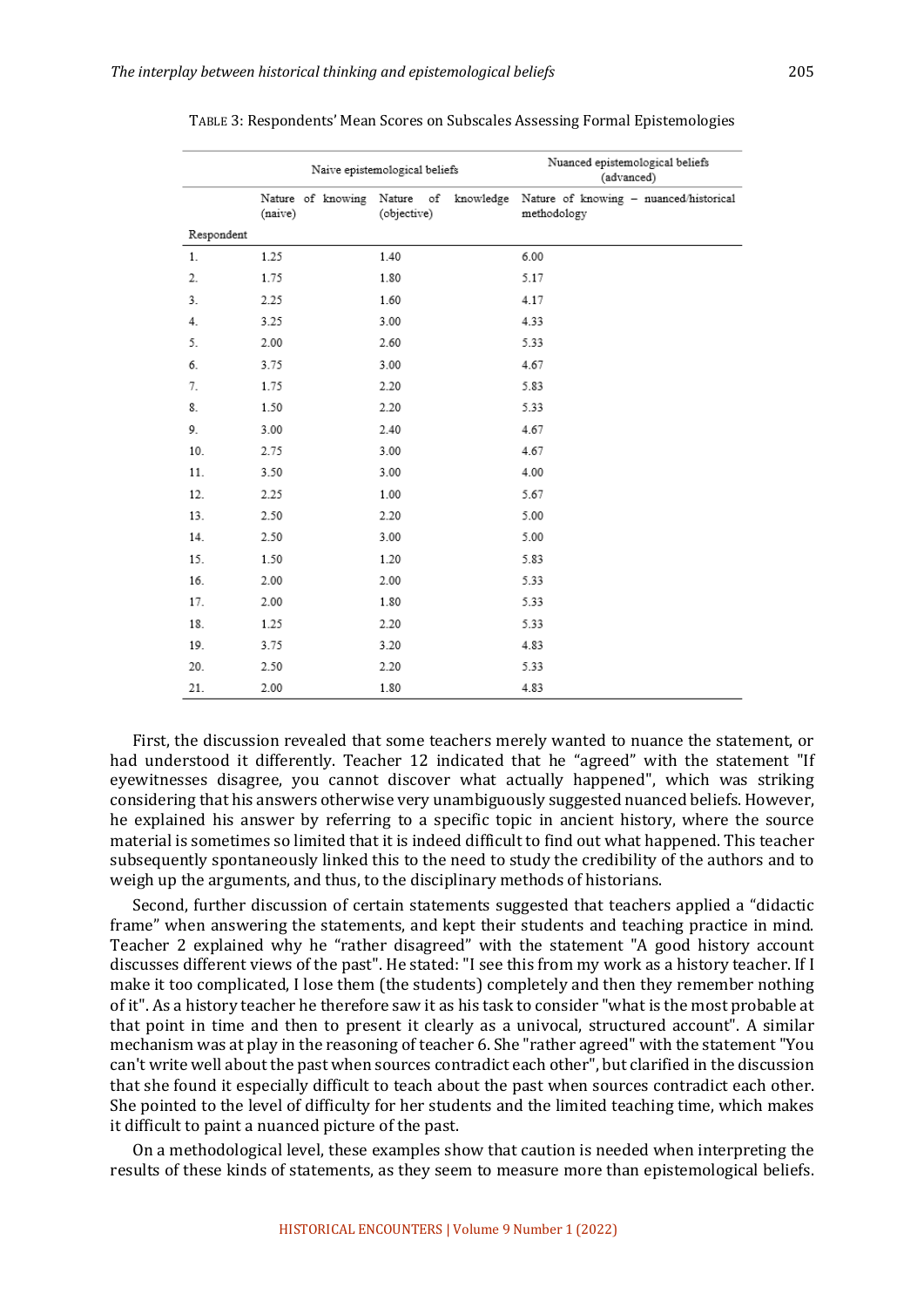First, this is because, when considering these statements, teachers allow other beliefs about the teaching and learning of history, as well as contextual factors, to influence their answer. The finding that, on an academic level, teachers are aware of the constructed nature of historical knowledge, but in their teaching prefer to adhere to a univocal and factual historical account, connects to Maggioni and Parkinson's (2008) notion of a double epistemic standard. Second, caution is needed because it remains unclear precisely how teachers interpret such statements. Although some respondents disagreed with items related to nuanced beliefs, it became clear in the discussion that they did actually hold nuanced beliefs.

To obtain a more accurate picture, therefore, it is important to complement these results with those of the case study involving contrasting statements.

#### *Practical epistemologies*

Practical epistemologies were mapped using a case study with contrasting statements. Two theories were presented about the spread of agriculture ca. 6000 BC. Teachers were asked whether both theories could be correct and, if so, whether one could be more correct than the other. 

Teachers answered the contrasting statements in two different ways. One teacher indicated that both theories were equally correct. This answer indicates naive beliefs. All the other respondents replied, in line with nuanced epistemological beliefs, that both statements could be correct, but one could be more correct than the other. Thus, based on these answers, almost all respondents seemed to have nuanced epistemological beliefs. However, the discussion of the answers to the case study generated more ambiguous results. Based on the argumentation put forward by the respondents, two categories were distinguished.

A first category consisted of respondents whose explanation confirmed the result of the contrasting statements. These respondents provided an argumentation for their response which clearly pointed to nuanced epistemological beliefs. They directly or indirectly mentioned the constructed and interpretive character of history, as they explained the existence of different theories by referring to differences in the source material which was available or was examined, differences in the interpretation of the source material or in the background or positionality of the researchers. Moreover, these teachers emphasized the importance of argumentation and evidence that could help determine which theory might be more or less plausible.

A second category consisted of teachers whose explanation somewhat questioned the result of the contrasting statements, either because of a lack of good argumentation, or because the argumentation leaned towards rather naive beliefs. Teacher 14, for instance, initially started by saying that "Both could be right; however, these are actually two opposite theories, so I think it is one or the other". Nevertheless, he concluded that both theories could still be right, by theorizing about ways in which both phenomena could occur alongside each other. Rather than explaining why one theory could be more correct than the other, this respondent tried to reconcile both theories and thus somewhat contradicted himself. A similar reasoning was expressed by teacher 2. Other respondents emphasized the importance of historical methodology so strongly that they appeared to lean towards procedural objectivism (Stoel et al., 2017). For example, teacher 4 stated that both theories can be correct "until it has been definitively researched"; teacher 20, who initially did refer to the positionality of historians, subsequently stated that one theory could be more correct because "one method may be better executed (...): more neutral, objective and scientific". Based on the explanations provided by these teachers, it is questionable whether they do actually hold nuanced epistemological beliefs.

Table 4 shows for each respondent whether the answer to the contrasting statements was in line with nuanced or naive beliefs and whether this was confirmed by the explanations they provided for their answers.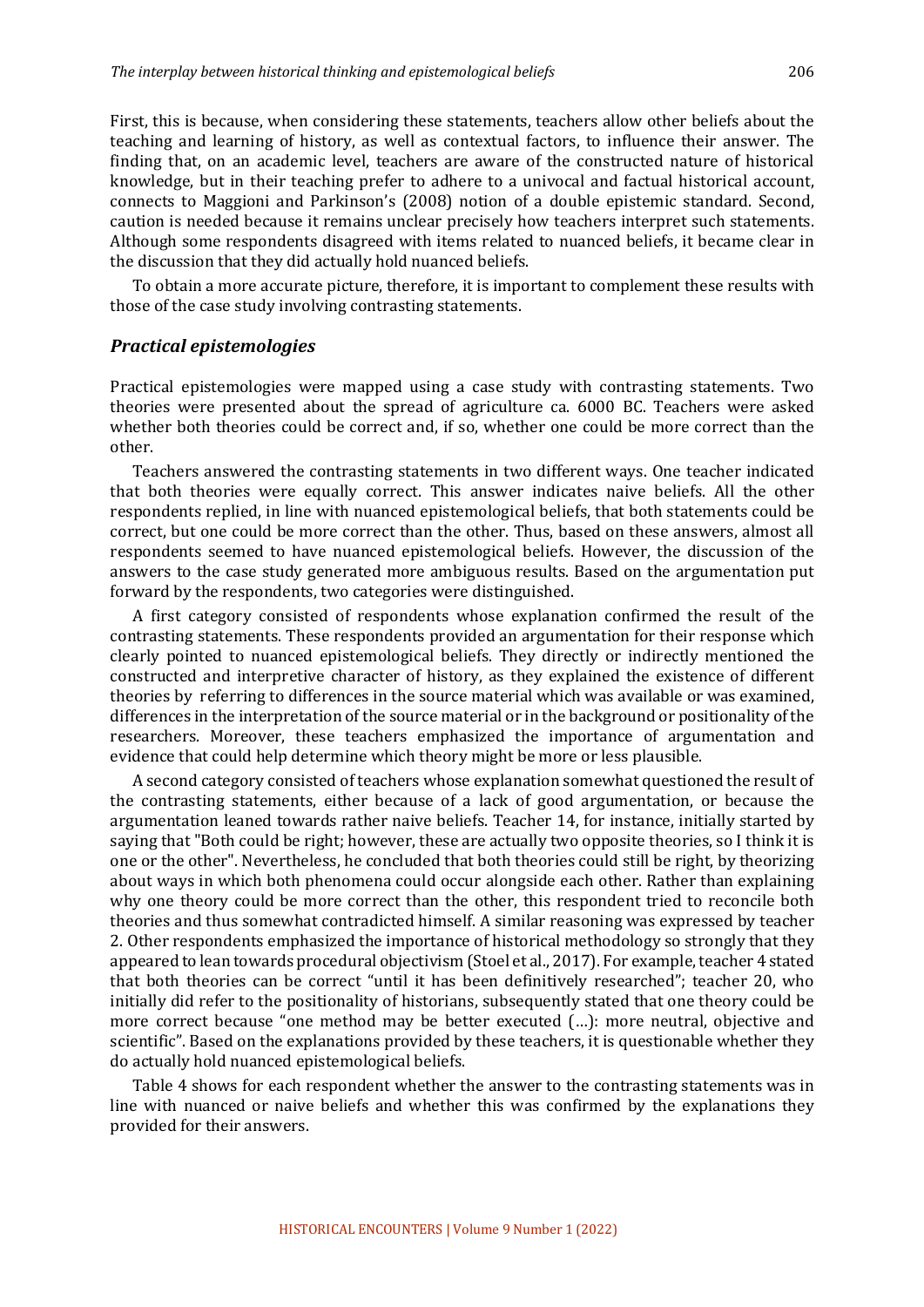|            |                                 | Formal epistemologies                    | Practical epistemologies                                 |                                          |                                                                                                     |
|------------|---------------------------------|------------------------------------------|----------------------------------------------------------|------------------------------------------|-----------------------------------------------------------------------------------------------------|
| Respondent | Nature of<br>knowing<br>(naive) | Nature<br>of<br>knowledge<br>(objective) | Nature of knowing -<br>nuanced/historical<br>methodology | Case-study:<br>contrasting<br>statements | Does the discussion<br>of the case-study<br>confirm the result of<br>the contrasting<br>statements? |
| 1.         | 1.25                            | 1.40                                     | 6.00                                                     | Nuanced                                  | Yes                                                                                                 |
| 2.         | 1.75                            | 1.80                                     | 5.17                                                     | Nuanced                                  | No                                                                                                  |
| 3.         | 2.25                            | 1.60                                     | 4.17                                                     | Nuanced                                  | Yes                                                                                                 |
| 4.         | 3.25                            | 3.00                                     | 4.33                                                     | Nuanced                                  | No                                                                                                  |
| 5.         | 2.00                            | 2.60                                     | 5.33                                                     | Nuanced                                  | No                                                                                                  |
| 6.         | 3.75                            | 3.00                                     | 4.67                                                     | Nuanced                                  | No                                                                                                  |
| 7.         | 1.75                            | 2.20                                     | 5.83                                                     | Nuanced                                  | No                                                                                                  |
| 8.         | 1.50                            | 2.20                                     | 5.33                                                     | Nuanced                                  | Yes                                                                                                 |
| 9.         | 3.00                            | 2.40                                     | 4.67                                                     | Naive                                    | Yes                                                                                                 |
| 10.        | 2.75                            | 3.00                                     | 4.67                                                     | Nuanced                                  | Yes                                                                                                 |
| 11.        | 3.50                            | 3.00                                     | 4.00                                                     | Nuanced                                  | No                                                                                                  |
| 12.        | 2.25                            | 1.00                                     | 5.67                                                     | Nuanced                                  | Yes                                                                                                 |
| 13.        | 2.50                            | 2.20                                     | 5.00                                                     | Nuanced                                  | Yes                                                                                                 |
| 14.        | 2.50                            | 3.00                                     | 5.00                                                     | Nuanced                                  | No                                                                                                  |
| 15.        | 1.50                            | 1.20                                     | 5.83                                                     | Nuanced                                  | Yes                                                                                                 |
| 16.        | 2.00                            | 2.00                                     | 5.33                                                     | Nuanced                                  | Yes                                                                                                 |
| 17.        | 2.00                            | 1.80                                     | 5.33                                                     | Nuanced                                  | Yes                                                                                                 |
| 18.        | 1.25                            | 2.20                                     | 5.33                                                     | Nuanced                                  | Yes                                                                                                 |
| 19.        | 3.75                            | 3.20                                     | 4.83                                                     | Nuanced                                  | No                                                                                                  |
| 20.        | 2.50                            | 2.20                                     | 5.33                                                     | Nuanced                                  | No                                                                                                  |
| 21.        | 2.00                            | 1.80                                     | 4.83                                                     | Nuanced                                  | Yes                                                                                                 |

Table 4: Respondents' Answers and Discussion of the Case Study Measuring Practical Epistemologies

Table 4 shows that almost half the respondents gave answers to the contrasting statements that were in line with nuanced beliefs, but were unable to substantiate this properly. It seems as if teachers knew on a general, abstract level that history is based on interpretation, but found it difficult to apply this to a concrete case. This only emerged, however, when they were asked to explain their answers. If we compare these results to those of the formal epistemologies, it appears that teachers who have difficulty providing an adequate explanation for their answer are also those who, in addition to a high score on the nuanced subscale, assigned relatively high(er) scores to the other scales (e.g. teachers 19 and 11), although exceptions occur (e.g. teacher 2).

This again raises methodological questions, because, based on these results, it seems that the contrasting statements are insufficient to identify variations in epistemological beliefs. Moreover, it is unclear to what extent practical epistemologies are actually applied when answering the contrasting statements, as teachers' answers seemed to be based primarily on general beliefs about knowledge of the past. The practical epistemologies mainly appeared to come into play when they were explaining their answers.

## *Teachers' understanding of historical thinking*

Introducing students to the practice of historians, and consequently to the interpretive and constructed character of history, is an essential part of various models of historical thinking. The question then arises as to what extent teachers themselves see this as a part of historical thinking, and spontaneously include it in their own descriptions of the concept. Table 5 shows for each respondent whether their description of historical thinking included a reference to epistemological reflection.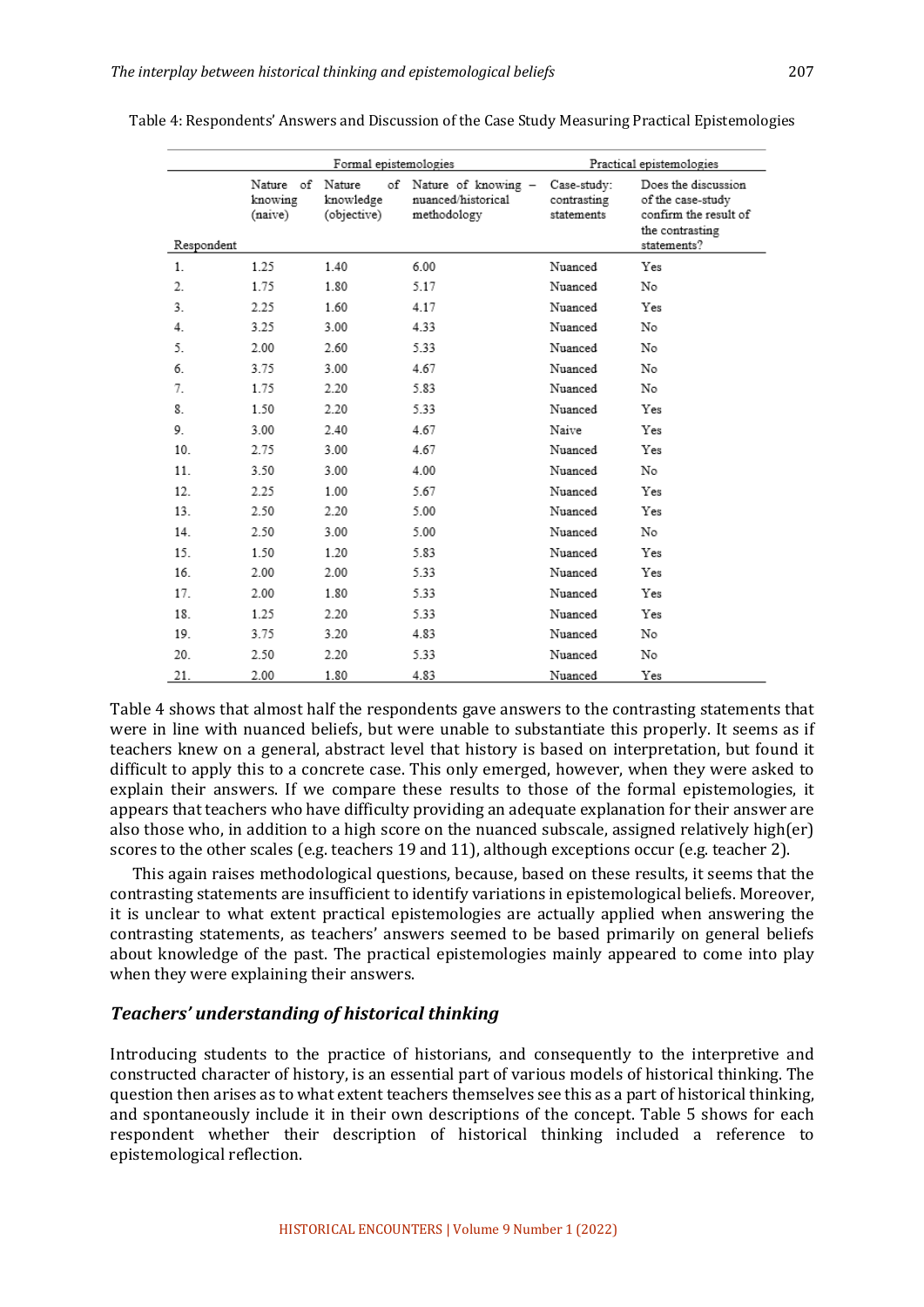Teachers' own descriptions of historical thinking in the questionnaire and in the interviews show that epistemological reflection was spontaneously mentioned by a minority of the respondents. For example, teacher 4 described historical thinking as "making students aware that (...) historians reconstruct the past based on sources and that these sources give "an image" of the past". Although most teachers, especially at a formal level, seemed to have nuanced epistemological beliefs, these were not strongly reflected in their descriptions of historical thinking. When epistemological reflection was mentioned, this was usually done by teachers who seemed, based on the statements and the case study, to have nuanced beliefs. A pronounced presence of nuanced epistemological beliefs therefore seems to be consistent with a more complete understanding of historical thinking.

Aspects of historical thinking which were mentioned by the majority of respondents were: working with sources, certain historical modes of reasoning and contextualization. Hence, teachers do actually refer to various aspects of introducing students to the disciplinary methods and in that way involve epistemological reflection in their understanding of historical thinking, albeit in an implicit way.

In order to gain a better understanding of teachers' ideas about historical thinking, respondents were confronted with an existing model and conceptualization of historical thinking, which included epistemological reflection. Teachers indicated that they generally recognized and agreed with this description of historical thinking, even when it was much broader than their own descriptions. This suggests that they have a fairly tacit understanding of the concept. The question therefore arises as to whether this permeates their instructional practice and whether they address epistemological reflection in that practice.

| Formal epistemologies |                              |                                       |                                                        | Practical epistemologies              |                                                                                                  | Understanding of historical<br>thinking                                                           |
|-----------------------|------------------------------|---------------------------------------|--------------------------------------------------------|---------------------------------------|--------------------------------------------------------------------------------------------------|---------------------------------------------------------------------------------------------------|
| Respondent            | Nature of knowing<br>(naive) | Nature of<br>knowledge<br>(objective) | Nature of knowing<br>nuanced/historical<br>methodology | Case-study: contrasting<br>statements | Does the discussion of the<br>case-study confirm the<br>result of the contrasting<br>statements? | Constructed and<br>interpretive nature of<br>history mentioned as part<br>of historical thinking? |
| 1.                    | 1.25                         | 1.40                                  | 6.00                                                   | Nuanced                               | Yes                                                                                              | Yes                                                                                               |
| 2.                    | 1.75                         | 1.80                                  | 5.17                                                   | Nuanced                               | No                                                                                               | No                                                                                                |
| 3.                    | 2.25                         | 1.60                                  | 4.17                                                   | Nuanced                               | Yes                                                                                              | Yes                                                                                               |
| 4.                    | 3.25                         | 3.00                                  | 4.33                                                   | Nuanced                               | No                                                                                               | Yes                                                                                               |
| 5.                    | 2.00                         | 2.60                                  | 5.33                                                   | Nuanced                               | No                                                                                               | No                                                                                                |
| 6.                    | 3.75                         | 3.00                                  | 4.67                                                   | Nuanced                               | No                                                                                               | No                                                                                                |
| 7.                    | 1.75                         | 2.20                                  | 5.83                                                   | Nuanced                               | No                                                                                               | No                                                                                                |
| 8.                    | 1.50                         | 2.20                                  | 5.33                                                   | Nuanced                               | Yes                                                                                              | Yes                                                                                               |
| 9.                    | 3.00                         | 2.40                                  | 4.67                                                   | Naive                                 | Yes                                                                                              | No                                                                                                |
| 10 <sub>1</sub>       | 2.75                         | 3.00                                  | 4.67                                                   | Nuanced                               | Yes                                                                                              | Yes                                                                                               |
| 11.                   | 3.50                         | 3.00                                  | 4.00                                                   | Nuanced                               | No                                                                                               | No                                                                                                |
| 12.                   | 2.25                         | 1.00                                  | 5.67                                                   | Nuanced                               | Yes                                                                                              | Yes                                                                                               |
| 13.                   | 2.50                         | 2.20                                  | 5.00                                                   | Nuanced                               | Yes                                                                                              | No                                                                                                |
| 14.                   | 2.50                         | 3.00                                  | 5.00                                                   | Nuanced                               | No                                                                                               | No                                                                                                |
| 15.                   | 1.50                         | 1.20                                  | 5.83                                                   | Nuanced                               | Yes                                                                                              | Yes                                                                                               |
| 16.                   | 2.00                         | 2.00                                  | 5.33                                                   | Nuanced                               | Yes                                                                                              | No                                                                                                |
| 17.                   | 2.00                         | 1.80                                  | 5.33                                                   | Nuanced                               | Yes                                                                                              | Yes                                                                                               |
| 18.                   | 1.25                         | 2.20                                  | 5.33                                                   | Nuanced                               | Yes                                                                                              | No                                                                                                |
| 19.                   | 3.75                         | 3.20                                  | 4.83                                                   | Nuanced                               | No                                                                                               | No                                                                                                |
| 20.                   | 2.50                         | 2.20                                  | 5.33                                                   | Nuanced                               | No                                                                                               | No                                                                                                |
| 21.                   | 2.00                         | 1.80                                  | 4.83                                                   | Nuanced                               | Yes                                                                                              | Yes                                                                                               |

TABLE 5: Epistemological Reflection in Teachers' Understanding of Historical Thinking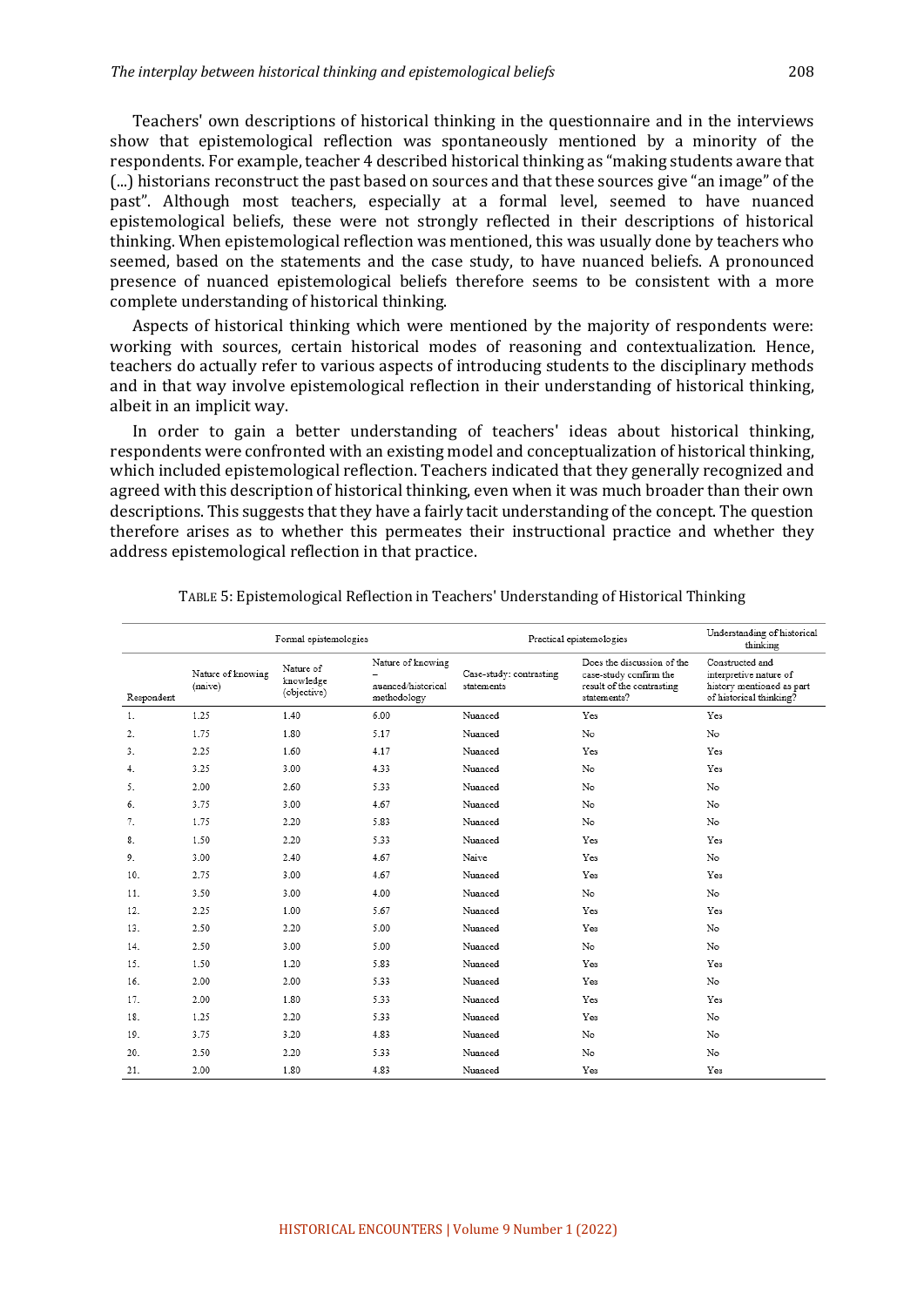*RQ2: How are teachers' epistemological beliefs and understanding of historical thinking* reflected in their teaching practice?

#### *Teachers' instructional practice*

When asked for concrete self-developed teaching materials regarding historical thinking, teachers mostly presented individual or group assignments for students. A few teachers provided the entire syllabus which they had designed themselves and students used throughout the vear. The materials presented were mainly designed to enhance students' skills in source analysis, although some focused on other aspects such as multiperspectivity, or deconstructing historical representations.

When analyzing the material in terms of whether and how historical thinking, including epistemological reflection, was addressed, three types could be distinguished. This is depicted in Table 6, which shows for each respondent whether the material supported epistemological reflection  $(yes/no)$  and if so, whether it reflected more naive or nuanced beliefs.

In the first type, the material presented a univocal and closed account of the past, leaving no room for interpretation and paying no attention to the way in which historical representations are created. Sources were for instance used only in an illustrative way, to exemplify the presented historical narrative. This kind of material therefore does not foster students' historical thinking skills and could possibly promote rather naive epistemological beliefs among students.

A second type (labelled as "yes-rather naïve") did pay attention to the disciplinary methods of historians, but reflected rather naive beliefs. These materials were designed by teachers specifically in order to introduce students to disciplinary methods, yet they did not manage to present them in an accurate way. They contained a discrepancy between teachers' (reported) goals and the actual material. Some materials, for example, were aimed at critical source work and urged students to answer a historical question based on sources. The questions related to the sources, however, only asked about the content of those sources. Critical reasoning about the sources, for instance in terms of their trustworthiness and representativeness, was not taken into account. This could implicitly give students the idea that sources are a direct reflection of the past and that historical research is limited to merely collecting and summarizing information obtained from sources. The role of interpretation and construction by historians was omitted in this type of material.

Even source work in which attention was paid to the trustworthiness of sources sometimes implicitly reflected naive epistemological beliefs, as it was assessed without reference to a concrete research question. The extent to which a source is trustworthy does not however lie within the source itself, but depends on the historical question at hand. In this regard, teachers sometimes used a fixed set of questions that students had to answer mechanically for each source. In other cases, source analysis was reduced to identifying objective (described as "facts") and subjective (described as "opinions") elements in sources, whereby subjectivity was equated with untrustworthiness. Students were also asked to assess the extent to which a historical representation, for example in a movie, was consistent with historical reality. "Subjective" sources were then compared to the "objective" work of historians, without referring to evolving historians' representations or the existence of historiographical debates. Although this type of source work was attentive to the subjective nature of sources and the role of historians, it still reflected rather naive beliefs as it reduced historians' disciplinary methods to the identification of objective elements in sources.

Moreover, material in this category paid little attention to the role of evidence and argumentation. In an assignment on multiperspectivity, in which students were introduced to multiple perspectives on the Israeli-Palestinian conflict, no reflection was encouraged on the quality of the perspectives. The extent to which the perspectives were based on evidence, and whether the arguments were equally strong in both cases, was not assessed. The material emphasized the interpretive and subjective dimensions of historiography, but without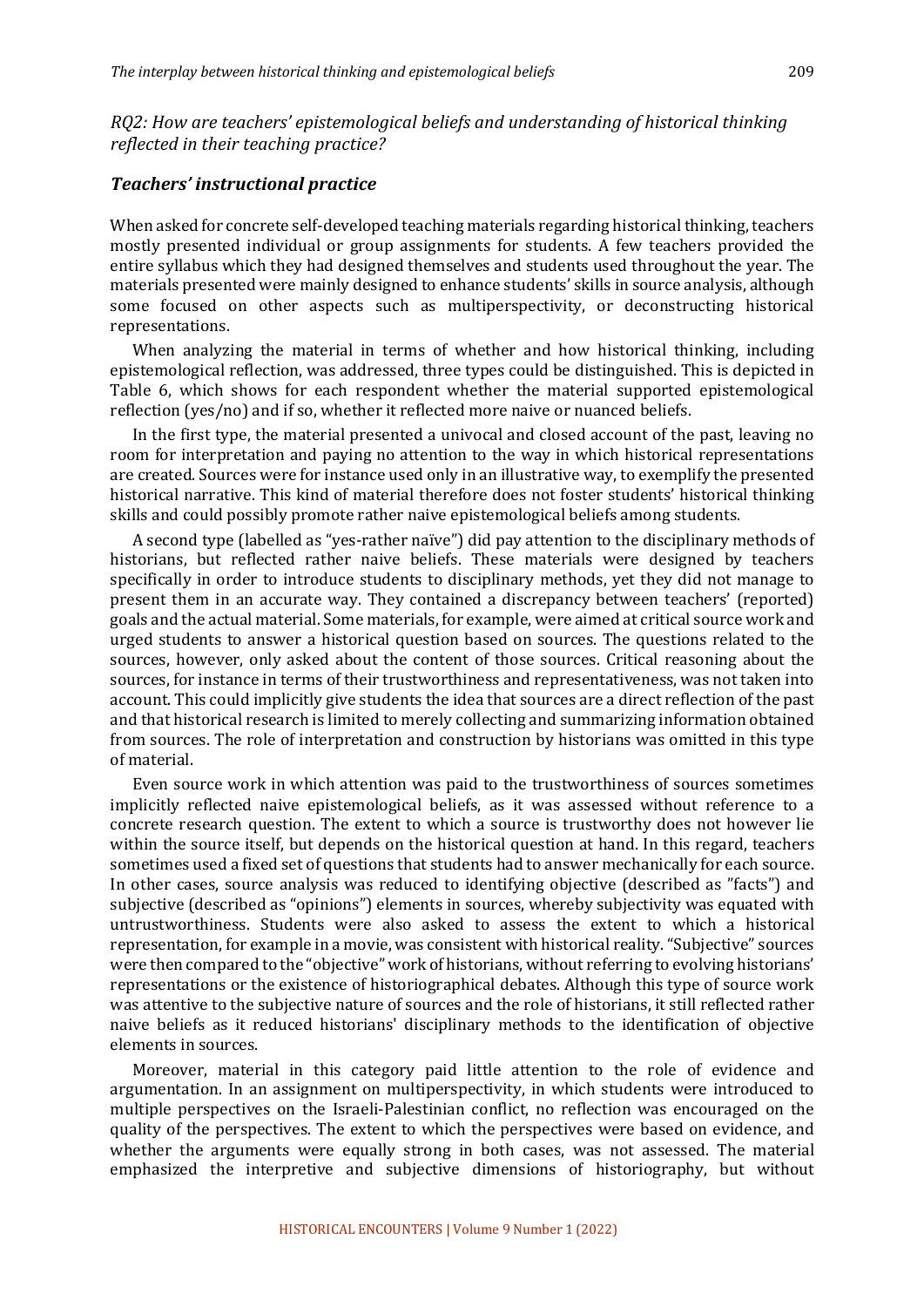acknowledging the role of historical methodology which allows historians to weigh the quality of different claims against each other.

A third type of material (labelled as "yes-nuanced") did support nuanced epistemological beliefs among students, and explicitly discussed the disciplinary methods of historians, for instance by means of a high-quality critical source analysis through which students answered a historical question. Sources were provided with sufficient contextual information to allow students to make a substantiated and well-reasoned judgement about their trustworthiness in relation to the research question. Other material in this category introduced students to different views on a historical phenomenon and then, based on an assessment of the sources, asked them to make their own, substantiated claim regarding the topic. For example, teacher 12 presented an assignment in which students weighed the arguments of one historian regarding the responsibility of Christianity for the destruction of classical culture. Based on a critical examination of this historian's evidence, students were encouraged to construct their own argument. This type of material introduced students to interpretation in historiography and to the way in which historians construct historical representations, while at the same time familiarizing them with procedures and methods designed to weigh various claims against each other. This material hence contributed to the development of nuanced epistemological thinking.

|                | Formal epistemologies        |                                       | Practical epistemologies                                    |                                          | Understanding of<br>historical thinking                                                           | Instructional practice                                                                            |                                                                              |
|----------------|------------------------------|---------------------------------------|-------------------------------------------------------------|------------------------------------------|---------------------------------------------------------------------------------------------------|---------------------------------------------------------------------------------------------------|------------------------------------------------------------------------------|
| Respondent     | Nature of<br>knowing (naive) | Nature of<br>knowledge<br>(objective) | Nature of<br>knowing-<br>nuanced/historic<br>al methodology | Case-study:<br>contrasting<br>statements | Does the discussion of<br>the case-study confirm<br>the results of the<br>contrasting statements? | Constructed and<br>interpretive nature of<br>history mentioned as part<br>of historical thinking? | Does the instructional<br>practice support<br>epistemological<br>reflection? |
| $\mathbf{1}$ . | 1.25                         | 1.40                                  | 6.00                                                        | Nuanced                                  | Yes                                                                                               | Yes                                                                                               | Yes - nuanced                                                                |
| 2.             | 1.75                         | 1.80                                  | 5.17                                                        | Nuanced                                  | No                                                                                                | No                                                                                                | Yes - rather naive                                                           |
| 3.             | 2.25                         | 1.60                                  | 4.17                                                        | Nuanced                                  | Yes                                                                                               | Yes                                                                                               | Yes - rather naive                                                           |
| 4.             | 3.25                         | 3.00                                  | 4.33                                                        | Nuanced                                  | No                                                                                                | Yes                                                                                               | Yes - rather naive                                                           |
| 5.             | 2.00                         | 2.60                                  | 5.33                                                        | Nuanced                                  | No                                                                                                | No                                                                                                | No                                                                           |
| 6.             | 3.75                         | 3.00                                  | 467                                                         | Nuanced                                  | No                                                                                                | No                                                                                                | Yes - rather naive                                                           |
| 7.             | 1.75                         | 2.20                                  | 5.83                                                        | Nuanced                                  | No                                                                                                | No                                                                                                | Yes - rather naive                                                           |
| 8.             | 1.50                         | 2.20                                  | 5.33                                                        | Nuanced                                  | Yes                                                                                               | Yes                                                                                               | Yes - mianced                                                                |
| 9.             | 3.00                         | 2.40                                  | 4.67                                                        | Naive                                    | Yes                                                                                               | No                                                                                                | No                                                                           |
| 10.            | 2.75                         | 3.00                                  | 4.67                                                        | Nuanced                                  | Yes                                                                                               | Yes                                                                                               | Yes - rather naive                                                           |
| 11.            | 3.50                         | 3.00                                  | 4.00                                                        | Nuanced                                  | No                                                                                                | No                                                                                                | Yes - rather naive                                                           |
| 12.            | 2.25                         | 1.00                                  | 5.67                                                        | Nuanced                                  | Yes                                                                                               | Yes                                                                                               | Yes - nuanced                                                                |
| 13.            | 2.50                         | 2.20                                  | 5.00                                                        | Nuanced                                  | Yes                                                                                               | No                                                                                                | Yes - muanced                                                                |
| 14.            | 2.50                         | 3.00                                  | 5.00                                                        | Nuanced                                  | No                                                                                                | No                                                                                                | No                                                                           |
| 15.            | 1.50                         | 1.20                                  | 5.83                                                        | Nuanced                                  | Yes                                                                                               | Yes                                                                                               | Yes - rather naive                                                           |
| 16.            | 2.00                         | 2.00                                  | 5.33                                                        | Nuanced                                  | Yes                                                                                               | No                                                                                                | Yes - rather naive                                                           |
| 17.            | 2.00                         | 1.80                                  | 5.33                                                        | Nuanced                                  | Yes                                                                                               | Yes                                                                                               | Yes - nuanced                                                                |
| 18.            | 1.25                         | 2.20                                  | 5.33                                                        | Nuanced                                  | Yes                                                                                               | No                                                                                                | Yes - rather naive                                                           |
| 19.            | 3.75                         | 3.20                                  | 4.83                                                        | Nuanced                                  | No                                                                                                | No                                                                                                | Yes - rather naive                                                           |
| 20.            | 2.50                         | 2.20                                  | 5.33                                                        | Nuanced                                  | No                                                                                                | No                                                                                                | Yes - rather naive                                                           |
| 21.            | 2.00                         | 1.80                                  | 4.83                                                        | Nuanced                                  | Yes                                                                                               | Yes                                                                                               | Yes - nuanced                                                                |

TABLE 6: Epistemological Reflection in Teachers' Instructional Practice

## The relationship between teachers' epistemological beliefs, understanding of *historical thinking and instructional practice*

Table 6 allows for an exploration of the manner in which respondents' epistemological beliefs and description of historical thinking relate to their instructional practice.

In a number of cases (e.g. 1, 8 and 12), a clear one-to-one relationship could be discerned between the teachers' epistemological beliefs and the way in which the teaching material presented history. They unambiguously espoused nuanced epistemological beliefs, both in the statements and the discussion of the case study. Moreover, they addressed epistemological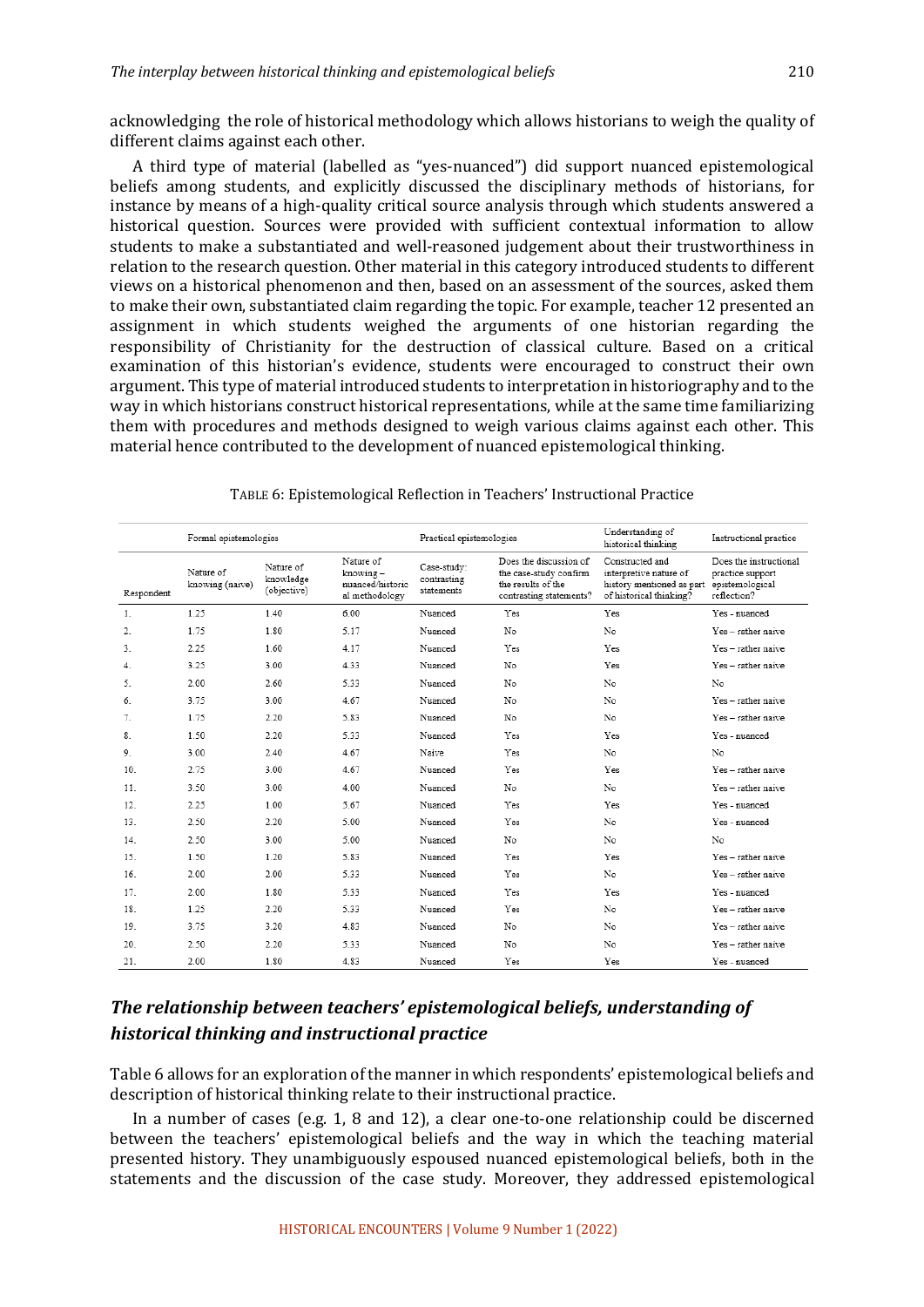reflection in their own description of historical thinking and developed teaching materials which reflected nuanced epistemological beliefs. Conversely, teachers 6 and 9 held epistemological beliefs which could not unequivocally be qualified as nuanced. These teachers scored relatively high on the subscales related to naive and nuanced beliefs. Their results in the case study added to this ambiguity. This was also evident in their instructional practice, which either did not pay attention to epistemological reflection or leaned towards rather naive beliefs. However, for a large number of respondents, the relationship was not so straightforward. Some teachers (e.g. 15 and 18) did have nuanced epistemological beliefs, but did not transfer this into their instructional practice. 

In general, it can be concluded from Table 6 that teachers who paid attention to the interpretive and constructed character of history in their instructional practice also held nuanced epistemological beliefs themselves. Conversely, having nuanced beliefs did not necessarily lead to an instructional practice that supported nuanced beliefs.

Two considerations are important in this regard. First, this finding indicates that other beliefs influence the relationship between epistemological beliefs and instructional practice. This was illustrated clearly in the case of teacher 12. Although he himself had nuanced beliefs and addressed this in his instructional practice, he spontaneously indicated that he only rarely did so. Within the amount of time available for history education, he preferred to prioritize other objectives in his teaching. Hence, both his beliefs about the purpose of history education and contextual factors had an influence. Second, methodological issues continue to play a role here. Both the Likert-type statements and the case study appear to be insufficiently capable of accurately capturing teachers' epistemological beliefs. Moreover, they do not always unequivocally point in the same direction.

## **Conclusion and discussion**

This study sought to gain an insight into the relationship between teachers' formal and practical epistemologies, their understanding of historical thinking and their instructional practice. Using a questionnaire and interviews, 21 history teachers' epistemological beliefs on a general and practical level were analyzed, along with their understanding of historical thinking and their instructional practice. In so doing, we also sought to contribute to methodological debates about measuring epistemological beliefs.

## *Teachers' understanding of historical thinking, epistemological beliefs and instructional practice*

As regards history teachers' epistemological beliefs, it is difficult to paint an unambiguous picture. Based on a combined analysis of their general and practical epistemologies, it was only possible to unambiguously identify nuanced or naive beliefs in about half the respondents. For the other half, nuanced beliefs seemed to be present only superficially. This was apparent from the absence of an accurate argumentation in the case study and in the combination of nuanced and naive beliefs. In some cases, this appeared to stem from a procedural objectivist stance (Stoel et al., 2017). For these teachers, naive and nuanced beliefs coexisted and they attached great importance to disciplinary procedures as a means of obtaining absolute knowledge about the past.

As regards teachers' understanding of historical thinking, it appears that most teachers were aware of history being a matter of interpretation and construction. Yet less than half of them spontaneously brought this up. The same applied to other dimensions of historical thinking, which suggests that teachers have only a cursory understanding of the concept. The absence of a clear operationalization of historical thinking in the Flemish history standards, can serve as an explanatory factor here.

This cursory understanding of historical thinking could also be observed in teachers' instructional practice. In the teaching materials we analyzed, teachers aimed to introduce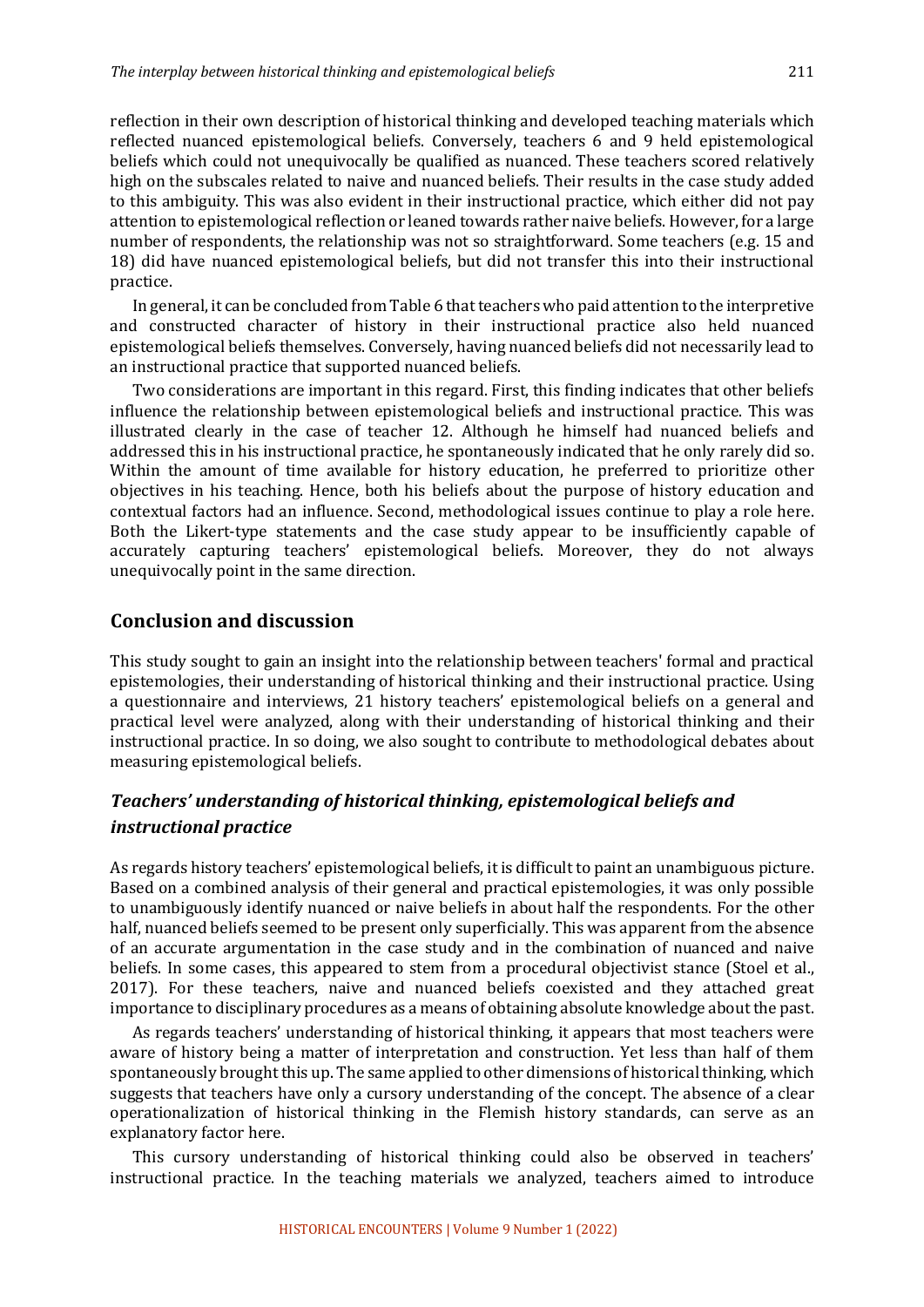students to the disciplinary methods of historians, yet only a handful of teachers succeeded in developing materials that adequately reflected the interpretive and constructed nature of historical knowledge. The majority of teachers presented materials which reflected a rather naïve understanding of history by either over-emphasizing the subjective nature of historical knowledge or misrepresenting disciplinary methods. These superficial practices regarding historical thinking might be connected to teachers' rudimentary understanding of the concept, but might also be due to epistemological or other beliefs.

As to the relationship between epistemological beliefs and instructional practice, this study confirms the existence of a such a relationship (Van Hover & Yeager, 2004; Wansink et al., 2016; Yilmaz, 2008). More specifically, nuanced epistemological beliefs among teachers seem to be a necessary condition for a practice that includes interpretive history teaching, although they are not in themselves a sufficient condition. In line with the research by VanSledright (1996), Hartzler-Miller (2001), McDiarmid (1994) and Voet and De Wever (2016; 2019), this study found that teachers' nuanced epistemological beliefs were not always reflected in their instructional practice. 

We propose three explanations for this. A first is that teachers sometimes held rather naive practical epistemologies, even though their general epistemologies were more nuanced. As we will argue later, teachers' practical epistemologies were more accurately captured in the discussion of the case study rather than via the contrasting statements themselves. For a number of teachers (e.g. teacher 2, 6, 7 and 11) these discussions revealed rather naive views, which could explain why their teaching materials did not fully support nuanced epistemological beliefs either.

For other teachers, this explanation does not suffice, as both their formal and practical epistemologies (based on the discussion) indicated nuanced beliefs, while their practice did not (e.g. teacher 3 and 10). A second explanation is therefore related to the situated nature of teachers' instructional practice. Several researchers have pointed out the importance of context when assessing epistemological beliefs, as specific conditions might generate different epistemic cognitions and aims (Chinn, Buckland, & Samarapungavan, 2011; Sandoval, 2014). It is for instance possible that a teacher's aim is not to introduce students to the interpretive nature of historical knowledge, but rather to transfer the 'existing' knowledge, because the teacher does not consider it feasible or desirable to translate their own nuanced epistemic beliefs into their teaching practice. This links to findings in other studies emphasizing the importance of contextual factors in teachers' instructional practice (e.g. Hicks, Doolittle, & Lee, 2004; VanSledright & Limón, 2006; Voet & De Wever, 2016).

Lastly, we should consider the possibility that teachers may encounter serious difficulties in designing materials that accurately reflect disciplinary methods and promote a nuanced epistemological understanding in students. Our analysis of the teaching materials showed that several teachers did try to introduce students to the methods of historians, but did not always succeed in developing materials that achieved this adequately. This might indicate that teachers' competence in designing such materials is not sufficiently developed. The fact that teachers cannot rely on a concrete conceptualization or didactic support from the history standards might exacerbate this difficulty.

These observations have implications for teacher training programs and professionalization initiatives. It is particularly important that these pay explicit attention to and support teachers in the development of teaching materials aimed at fostering epistemological reflection. Furthermore, a thorough understanding of the concept of historical thinking should be imparted, given teachers' limited and tacit understanding of the concept.

#### *Methodological findings*

On a methodological level, the combined analysis of teachers' formal and practical beliefs in this study revealed two difficulties. A first concerns the question of whether the measurement instruments are capable of accurately mapping teachers' epistemological beliefs. It appeared that the statements based on Stoel et al. (2017) were interpreted in various ways by teachers, and that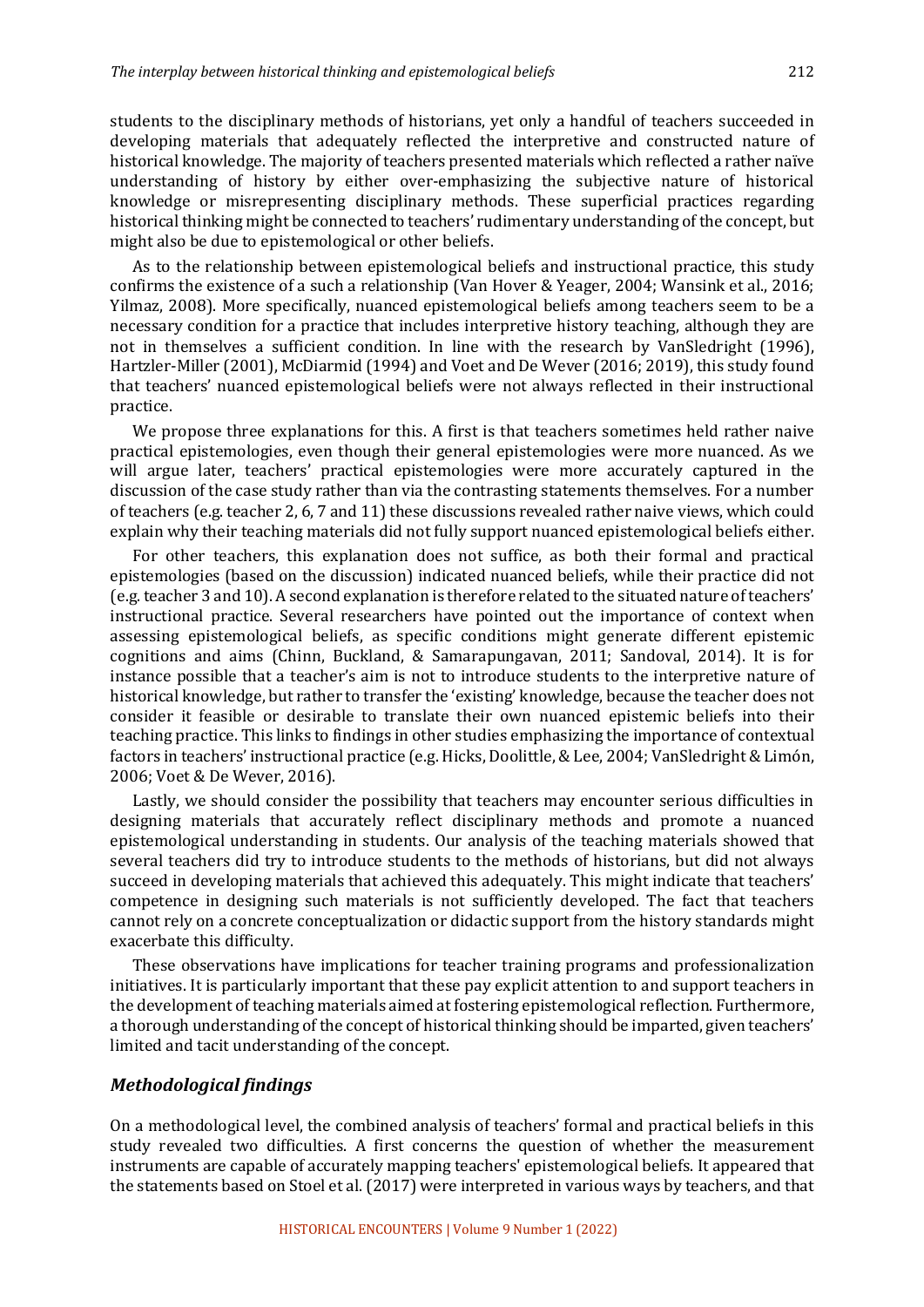their answers were not always in line with their actual beliefs. Moreover, the instrument did not succeed in isolating teachers' epistemological beliefs: throughout the discussion of the statements, it became apparent that teachers considered them from a didactic perspective and took into account contextual factors when answering them. Teacher 2, for instance, saw it as his task to weigh up different perspectives on the past for himself, in order to subsequently present a univocal account to his students. The fact that teachers can have a double epistemic stance and thus have differing views on disciplinary and school knowledge has already been established (Maggioni & Parkinson, 2008), but the discussion of the statements shows that it is difficult to separate the two in teachers' minds and thoughts. This explains inconsistencies in answers and casts doubt on whether general statements are capable of generating a valid assessment of teachers' formal epistemological beliefs. This might also explain why scholars experience difficulties when using statements to capture these beliefs (e.g. Voet & De Wever, 2019).

The finding that teachers do not distinguish their own epistemological beliefs from the context of their teaching only became apparent after we discussed some of the statements with the respondents. We also applied this procedure to the instrument that assessed teachers' practical epistemologies. At first glance, this instrument seemed less sensitive in this regard, as we found no indication that teachers were including their beliefs about school knowledge and contextual factors in their response. However, the discussion of the contrasting statements uncovered a second methodological issue: the inconsistency between teachers' responses and their justification for them. It was only when responses were discussed that variations in teachers' epistemological beliefs emerged, sometimes revealing rather naive views. This suggests that the contrasting statements by themselves were insufficient to identify teachers' practical epistemologies. We suspect this to be the case because although the contrasting statements were connected to a concrete case, they might still primarily gauge formal epistemologies, since they are fairly generic and require little concrete application of epistemological beliefs. Only when teachers were asked to explain their answers did they start to reason about the specific case at hand, which seemingly activated practical epistemologies.

#### *Methodological implications for future research*

This study also provides suggestions for how to proceed in further research. First, this study highlighted the profound interconnectedness of teachers' epistemological beliefs with other beliefs and contextual factors. When trying to measure teachers' epistemological beliefs, researchers might therefore consider starting from the assumption that teachers will bring their didactic context into play, making it difficult to measure something as complex as epistemological views using general statements. Precisely because such statements fail to capture the mediating role of teaching contexts and other beliefs in the translation of teachers' beliefs into their practice, they appear to be poor predictors of that practice.

Second, rather than focusing on general epistemological beliefs, future research might benefit from concentrating more on teachers' practical epistemologies. When teachers were asked to reflect on an authentic discipline-specific case, differences in epistemological views emerged that remained hidden at a formal level and that appeared to correspond better with their teaching practice. However, more research is needed to develop a measurement instrument that can accurately capture these practical epistemologies, as the contrasting statements by themselves still seemed to primarily gauge formal epistemologies. An instrument that requires teachers to provide substantiated reasoning about a discipline-specific task would seem to be more suitable. The scenario-based Epistemic Thinking Assessment by Barzilai and Weinstock (2015), which combines a scenario-based approach for biology and history with Likert-type statements, might be interesting in this regard. Although the history-based scenario was less valid and reliable than the biology scenario, a further examination of this instrument in future research might constitute a valuable addition.

Third, this study showed that teachers' instructional practices revealed a variety of views on disciplinary knowledge. Some teachers presented history as a single, univocal narrative, while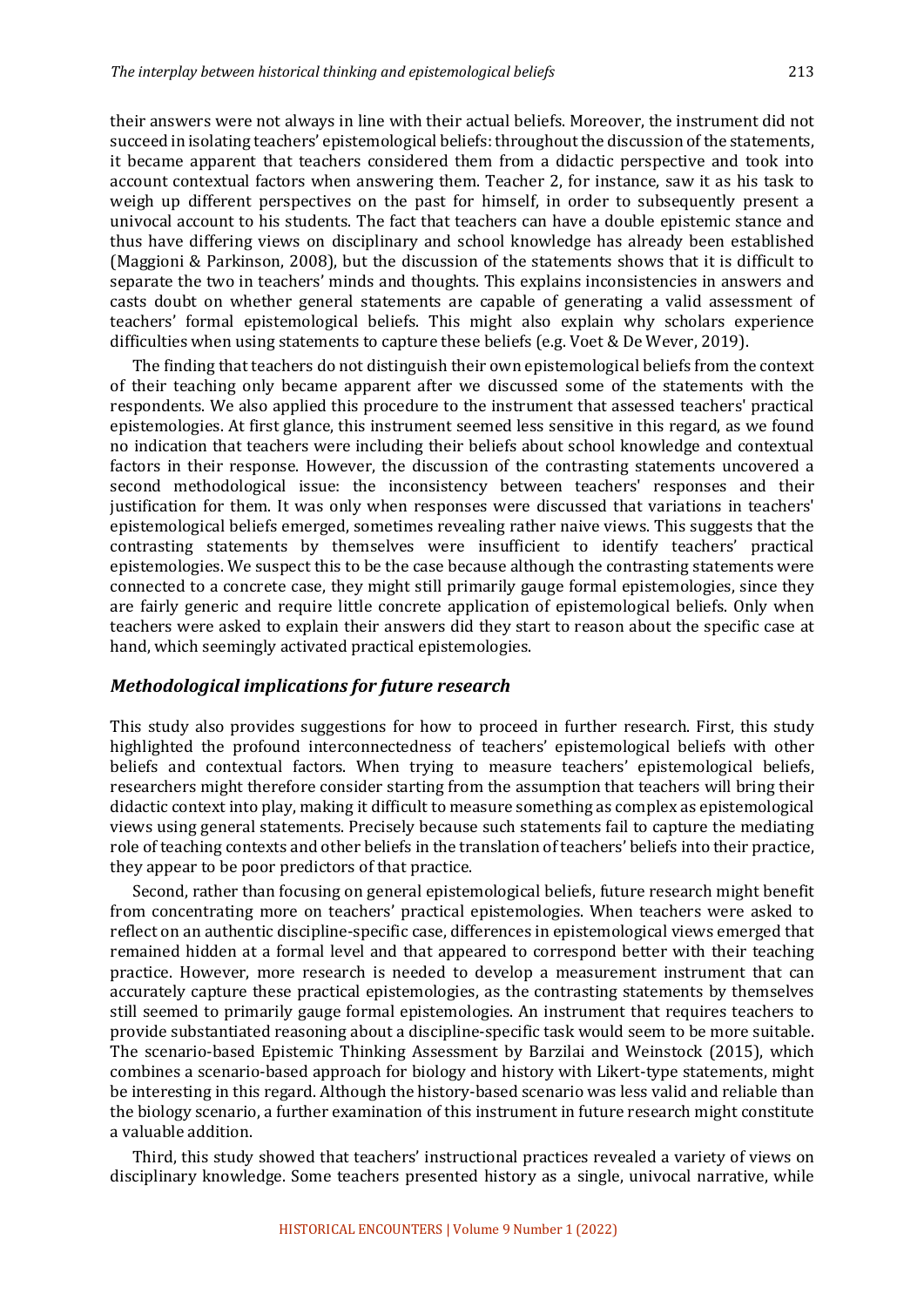others emphasized the subjective nature of historical knowledge or presented history as interpretive and constructed. Considering this variation, it might perhaps be fruitful for further qualitative research to work 'in reverse': rather than trying to understand teachers' practices via their beliefs, teachers' instructional practice might perhaps serve as a fruitful starting point for examining their epistemological beliefs and their understanding of historical thinking. It remains important, however, to simultaneously assess other beliefs and the role of contextual factors and related epistemic aims, so that their influence can be identified.

A final implication stems from the finding that a discrepancy sometimes occurs between teachers' intended objectives for their practice and the actual materials used. It therefore seems imperative that research on teachers' epistemological beliefs and practices does not rely solely on self-reported practices, but complements this with an analysis of actual teaching practices, for instance via lesson observations or an analysis of didactic materials.

Finally, two limitations should be mentioned. First, the sample consisted entirely of teachers from the last stage of secondary education. They all had a Master's degree, which can be expected to influence their epistemological beliefs (e.g. Voet & De Wever, 2019). Second, in most cases we only studied a fraction of teachers' instructional practice. Teachers were given the opportunity to make their own selection of 'best' materials, but how these materials relate to their teaching practice as a whole was not thoroughly examined.

## **References**

- Barton, K. C., & Levstik, L. S. (2004). *Teaching history for the common good*. Mahwah, NJ: Lawrence Erlbaum Associates.
- Barton, K. C., & Levstik, L. S. (2003). Why don't more history teachers engage students in interpretation? *Social Education, 67*(6), 358-361. Available online: https://link.gale.com/apps/doc/A110311001/AONE?u=anon~12cc9af&sid=sitemap&xid=aeace36f
- Barzilai, S., & Weinstock, M. (2015). Measuring epistemic thinking within and across topics: A scenario-based approach. *Contemporary Educational Psychology, 42,* 141–158. https://doi.org/10.1016/j.cedpsych.2015.06.006
- Buehl, M. M., & Alexander, P. A. (2001). Beliefs about academic knowledge. *Educational Psychology Review, 13*(4), 385–418. http://dx.doi.org/10.1023/A:1011917914756
- Chinn, C. A., Buckland, L. A., & Samarapungavan, A. (2011). Expanding the dimensions of epistemic cognition: Arguments from philosophy and psychology. *Educational Psychologist*, *46*(3), 141–167. https://doi.org/10.1080/00461520.2011.587722
- Gestsdóttir, S., van Boxtel, C., & van Drie, J. (2018). Teaching historical thinking and reasoning: Construction of an observation instrument. *British Educational Research Journal, 44*(6), 960-981. http://doi.org/10.1002/berj.3471
- Hartzler-Miller, C. (2001). Making sense of "best practice" in teaching history. *Theory & Research in Social Education, 29*(4), 672-695. https://doi.org/10.1080/00933104.2001.10505961
- Havekes, H., Arno-Coppen, P., Luttenberg, J., & van Boxtel, C. (2012). Knowing and doing history: A conceptual framework and pedagogy for teaching historical contextualization. *International Journal of Historical Learning, Teaching and Research, 11*(1), 72-93.
- Hicks, D., Doolittle, P., & Lee, J. K. (2004). Social studies teachers' use of classroom-based and web-based historical primary sources. *Theory & Research in Social Education, 32*(2), 213–247. https://doi.org/10.1080/00933104.2004.10473253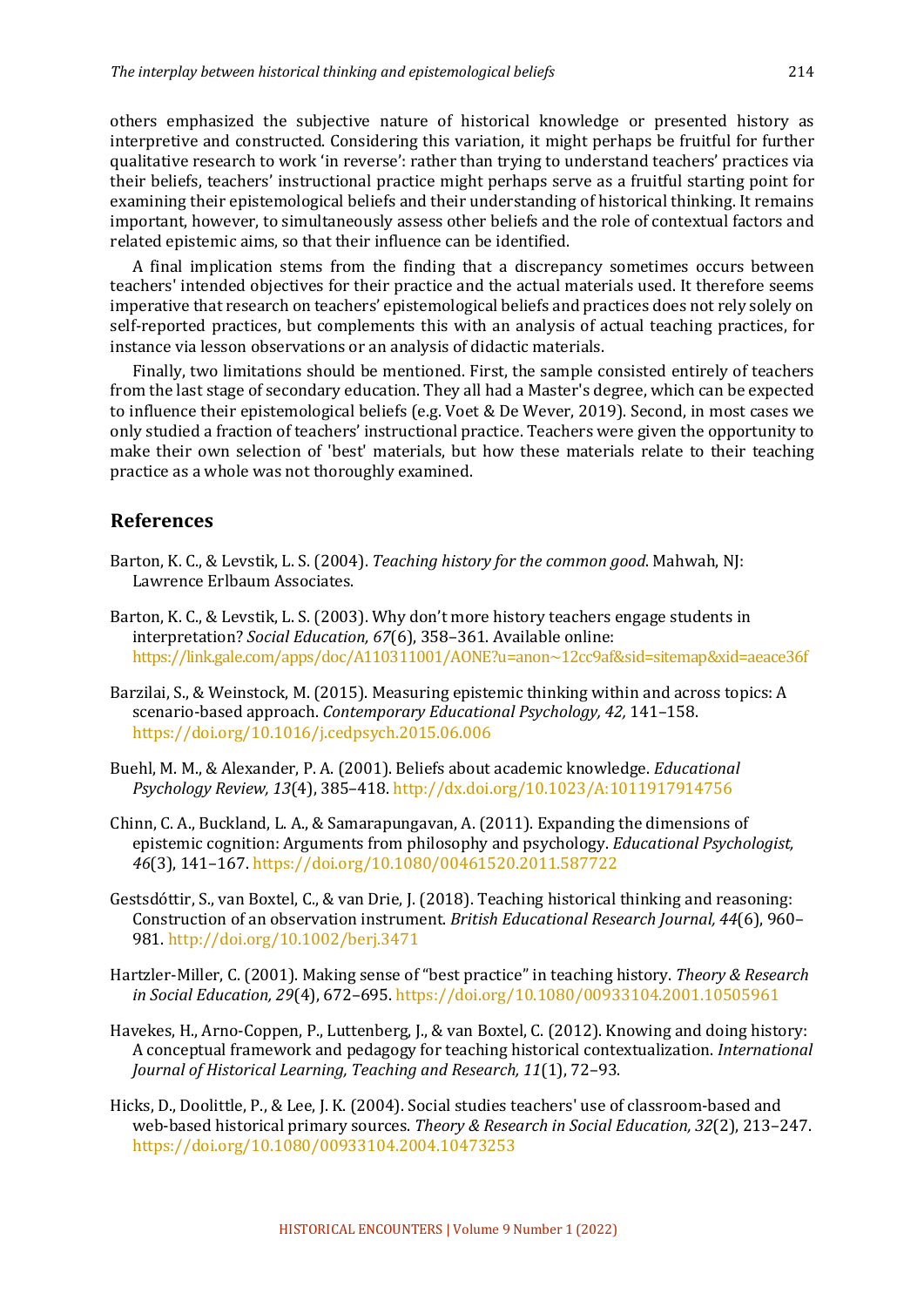- Hofer, B. K., & Pintrich, P. R. (1997). The development of epistemological theories: Beliefs about knowledge and knowing and their relation to learning. *Review of Educational Research, 67*(1), 88–140. http://dx.doi.org/10.3102/00346543067001088
- Husbands, C. (2011). What do history teachers (need to) know? A framework for understanding and developing practice. In I. Davies (Ed.), *Debates in history teaching* (pp. 84–95), Oxon, England: Routledge.
- King, P. M., & Kitchener, K. S. (2002). The reflective judgment model: Twenty years of research on epistemic cognition. In B. K. Hofer & P. R. Pintrich (Eds.), *Personal epistemology: The psychology of beliefs about knowledge and knowing* (pp. 37–61). Mahway, NJ: Lawrence Erlbaum Publishers.
- Körber, A., & Meyer-Hamme, J. (2015). Historical thinking, competences and their measurement. Challenges and approaches. In K. Ercikan & P. Seixas (Eds.), *New directions in assessing historical thinking* (pp. 89–101). New York & London: Routledge.
- Kuhn, D., & Weinstock, M. (2002). What is epistemological thinking and why does it matter? In B. K. Hofer & P. R. Pintrich (Eds.), *Personal epistemology: The psychology of beliefs about knowledge and knowing* (pp. 121–144). Mahwah, NJ: Lawrence Erlbaum Publishers.
- Kuhn, D., Cheney, R., & Weinstock, M. (2000). The development of epistemological understanding. *Cognitive Development.* 15(3), 309–328. http://dx.doi.org/10.1016/S0885-2014(00)00030-7
- Lee, P., & Shemilt, D. (2003). A scaffold, not a cage: Progression and progression models in history. Teaching History, 113, 13-23. https://www.jstor.org/stable/43259908
- Lévesque, S., & Clark, P. (2018). Historical thinking: definitions and educational applications. In S. A. Metzger & L. M. Harris (Eds.), *The Wiley international handbook of history teaching and learning* (pp. 119–148). New York: Wiley Blackwell.
- Maggioni, L. (2010). *Studying epistemic cognition in the history classroom: Cases of teaching and learning to think historically.* [PhD Dissertation]. University of Maryland. http://hdl.handle.net/1903/10797
- Maggioni, L., Alexander, P., & VanSledright, B. (2004). At a crossroads? The development of epistemological beliefs and historical thinking. *European Journal of School Psychology, 2*(1-2), 169–197.
- Maggioni, L., & Parkinson, M. (2008). The role of teacher epistemic cognition, epistemic beliefs and calibration in instruction. *Educational Psychology Review, 20*(4). http://doi.org/445-461.10.1007/s10648-008-9081-8
- Maggioni, L., VanSledright, B., & Alexander, P. (2009). Walking on the borders: A measure of epistemic cognition in history. *The Journal of Experimental Education, 77*(3), 187-213. http://doi.org/10.3200/JEXE.77.3.187-214
- McCrum, E. (2013). History teachers' thinking about the nature of their subject. *Teaching and Teacher Education, 35*(1), 73–80. http://dx.doi.org/10.1016/j.tate.2013.05.004
- McDiarmid, G. W. (1994). Understanding history for teaching: A study of the historical understanding of prospective teachers. In M. Carretero & J. F. Voss (Eds.), *Cognitive and instructional processes in history and the social sciences* (pp. 159–185). Hillsdale, NJ: Lawrence Erlbaum.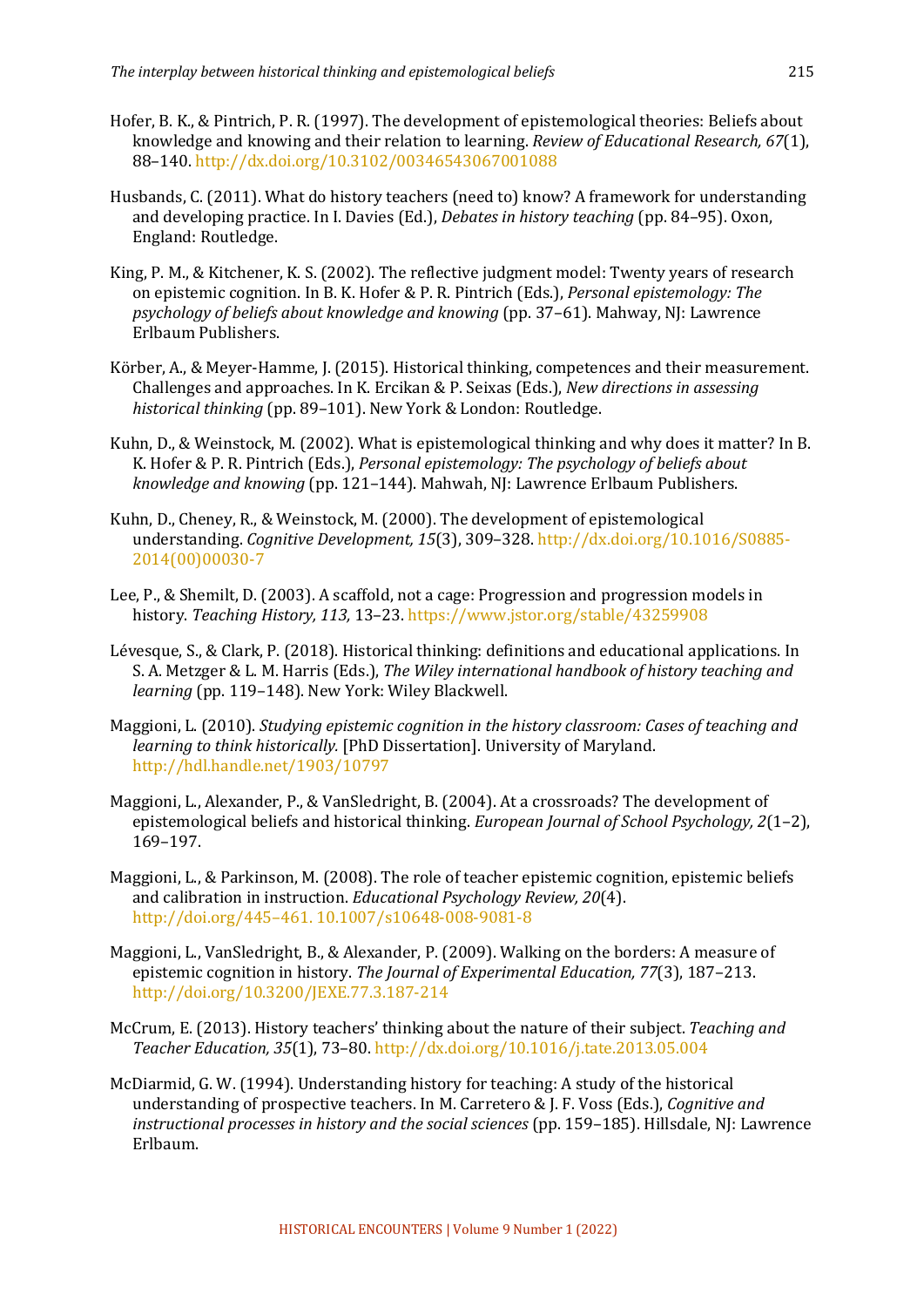- Miles, M., Huberman, M., & Saldaña, J. (2014). *Qualitative data analysis: A methods sourcebook.* Thousand Oaks: SAGE publications.
- Munslow, A. (1997). *Deconstructing history*. London & New York: Routledge.
- Nespor, J. (1987). The role of beliefs in the practice of teaching. *Journal of Curriculum Studies*, *19*(4), 317–328. http://doi.org/10.1080/0022027870190403
- Nitsche, M. (2016). Geschichtstheoretische und -didaktische Überzeugungen von Lehrpersonen. Begriffliche und empirische Annäherungen an ein Fallbeispiel. In M. Buchsteiner & M. Nitsche (Eds.), *Historisches Erzählen und Lernen* (pp. 159–196). Wiesbaden: Springer Fachmedien.
- Nitsche, M. (2019). *Beliefs von Geschichtslehrpersonen eine Triangulationsstudie* [Doctoral dissertation, University of Basel]. Hep-verlag. http://doi.org/10.36933/9783035516005
- Rouet, J. F., Britt, M. A., Mason, R. A., & Perfetti, C. A. (1996). Using multiple sources of evidence to reason about history. *Journal of Educational Psychology*, 88(3), 478-493. https://doi.org/10.1037/0022-0663.88.3.478
- Sandoval, W. A. (2005). Understanding students' practical epistemologies and their influence on learning through inquiry. *Science Education, 89, 634–656.* http://doi.org/10.1002/sce.20065
- Seixas, P., & Morton, T. (2013). *The big six historical thinking concepts*. Toronto: Nelson Education.
- Sinatra, G. M., & Chinn, C. A. (2012). Thinking and reasoning in science: Promoting epistemic conceptual change. In K. R. Harris, S. Graham, T. Urdan, A. G. Bus, S. Major & H. L. Swanson (Eds.), *APA educational psychology handbook* (Vol. 3, pp. 257–282). Washington, DC: American Psychological Association
- Stoel, G., Logtenberg, A., Wansink, B., Huijgen, T., van Boxtel, C., & van Drie, J. (2017). Measuring epistemological beliefs in history education: An exploration of naïve and nuanced beliefs. *International Journal of Educational Research, 83,* 120–134. http://dx.doi.org/10.1016/j.ijer.2017.03.003
- van Drie, J., & van Boxtel, C. (2008). Historical reasoning: Towards a framework for analyzing students' reasoning about the past. *Educational Psychology Review, 20*(2), 87–110. http://dx.doi.org/10.1007/s10648-007-9056-1
- Van Hover, S. D., & Yeager, E. A. (2003). Challenges facing beginning history teachers: An exploratory study. *International Journal of Social Education*, 19(1), 8-21.
- Van Nieuwenhuyse, K., Roose, H., Wils, K., Depaepe, F., & Verschaffel, L. (2017). Reasoning with and/or about sources? The use of primary sources in Flemish secondary school history education. *Historical Encounters, 4*(2), 48-70. https://doi.org/10.52289/hej4.200
- Van Nieuwenhuyse, K. (2020). From knowing the national past to doing history. History (teacher) education in Flanders since 1918. In C. Berg & T. Christou (Eds.), *The Palgrave handbook of history and social studies education* (pp. 355–386). Basingstoke: Palgrave Macmillan.
- VanSledright, B. A. (1996). Closing the gap between school and disciplinary history? Historian as high school history teacher. In J. Brophy (Ed.), *Advances in research on teaching: Teaching and learning history* (Vol. 6, pp. 257-289). Greenwich, Connecticut: JAI Press.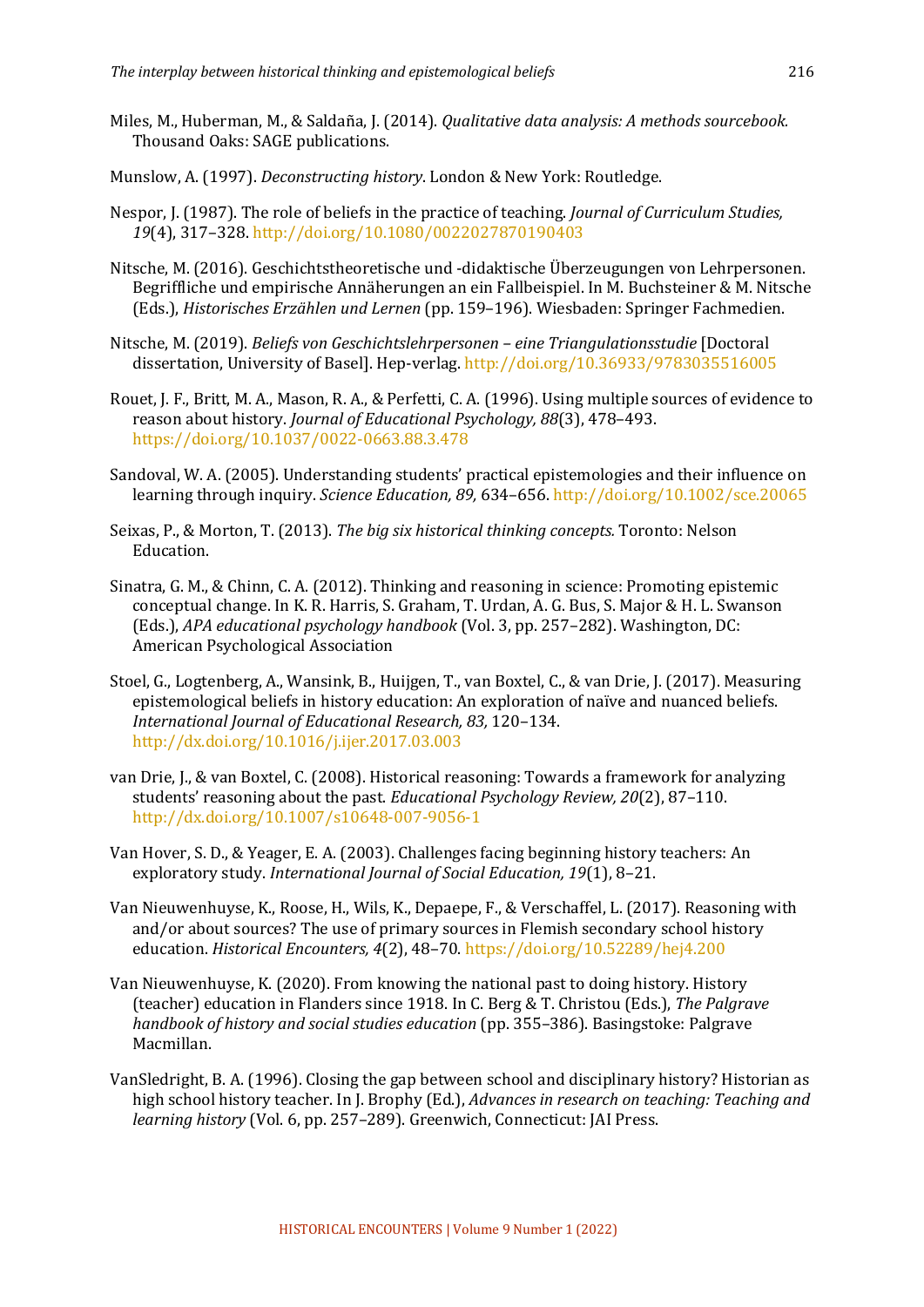- VanSledright, B. A., & Reddy, K. (2014). Changing epistemic beliefs? An exploratory study of cognition among prospective history teacher. *Revista Tempo E Argumento*, 6(11), 28–68. http://dx.doi.org/10.5965/2175180306112014028
- VanSledright, B. A., & Limón, M. (2006). Learning and teaching social studies: a review of cognitive research in history and geography. In P. A. Alexander & P. H. Winne (Eds.), *Handbook of educational Psychology* (pp. 545–570). Mahwah: Lawrence Erlbaum Publishers.
- Voet, M., & De Wever, B. (2016). History teachers' conceptions of inquiry-based learning, beliefs about the nature of history, and their relation to the classroom context. *Teaching and Teacher Education, 55,* 57–67. http://dx.doi.org/10.1016/j.ijer.2017.03.003
- Voet, M., & De Wever, B. (2019). Teachers' adoption of inquiry-based learning activities: The importance of beliefs about education, the self, and the context. *Journal of Teacher Education*, 70(5), 423-440. http://10.1177/0022487117751399
- Wansink, B. G. J., Akkerman, S. F., Vermunt, J. D., Haenen, J. P. P., & Wubbels, T. (2017). Epistemological tensions in prospective Dutch history teachers' beliefs about the objectives of secondary education. The Journal of Social Studies Research, 41(1), 11-24. http://dx.doi.org/10.1016/j.jssr.2015.10.003
- Wansink, B. G. J., Akkerman, S. F., & Wubbels, T. (2016). The certainty paradox of student history teachers: Balancing between historical facts and interpretation. *Teaching and Teacher Education, 56,* 94–105. http://dx.doi.org/10.1016/j.tate.2016.02.005
- Wineburg, S. (2001). *Historical thinking and other unnatural acts: Charting the future of teaching the past.* Philadelpia, PA: Temple University Press.
- Yeager, E., & Davisz, O. (1996). Classroom teachers' thinking about historical texts: An exploratory study. *Theory & Research in Social Education, 24*(2), 146-166. http://doi.org/10.1080/00933104.1996.10505774
- Yilmaz, K. (2008). Social studies teachers' conceptions of history: Calling on historiography. *Journal of Educational Research, 101*(3), 37–41. http://doi.org/10.3200/JOER.101.3.158-176

## **About the Authors**

**Marjolein Wilke** is a doctoral student at the history department at Leuven University (KU Leuven, Belgium). The topic of her doctoral study is "Historical thinking about decolonization in secondary education: examination of its disciplinary and civic potential and of Flemish teachers' opinions". Email: marjolein.wilke@kuleuven.be ORCID: 0000-0001-7789-7643

**Fien Depaepe** is associate professor in Educational Sciences at Leuven University (KU Leuven, Belgium). Main research interests are teachers' professional knowledge, teachers' professional beliefs, instructional design, and educational technology. Email: fien.depaepe@kuleuven.be ORCID: 0000-0001-5440-1318

**Karel Van Nieuwenhuyse** is associate professor in History and History Didactics at Leuven University (KU Leuven, Belgium). Main research interests related to history education are the position of the present, the use of historical sources, the link between historical narratives and identification, the link between historical thinking and civic attitudes, and representations of the colonial past.

Email: karel.vannieuwenhuyse@kuleuven.be ORCID: 0000-0001-6901-0555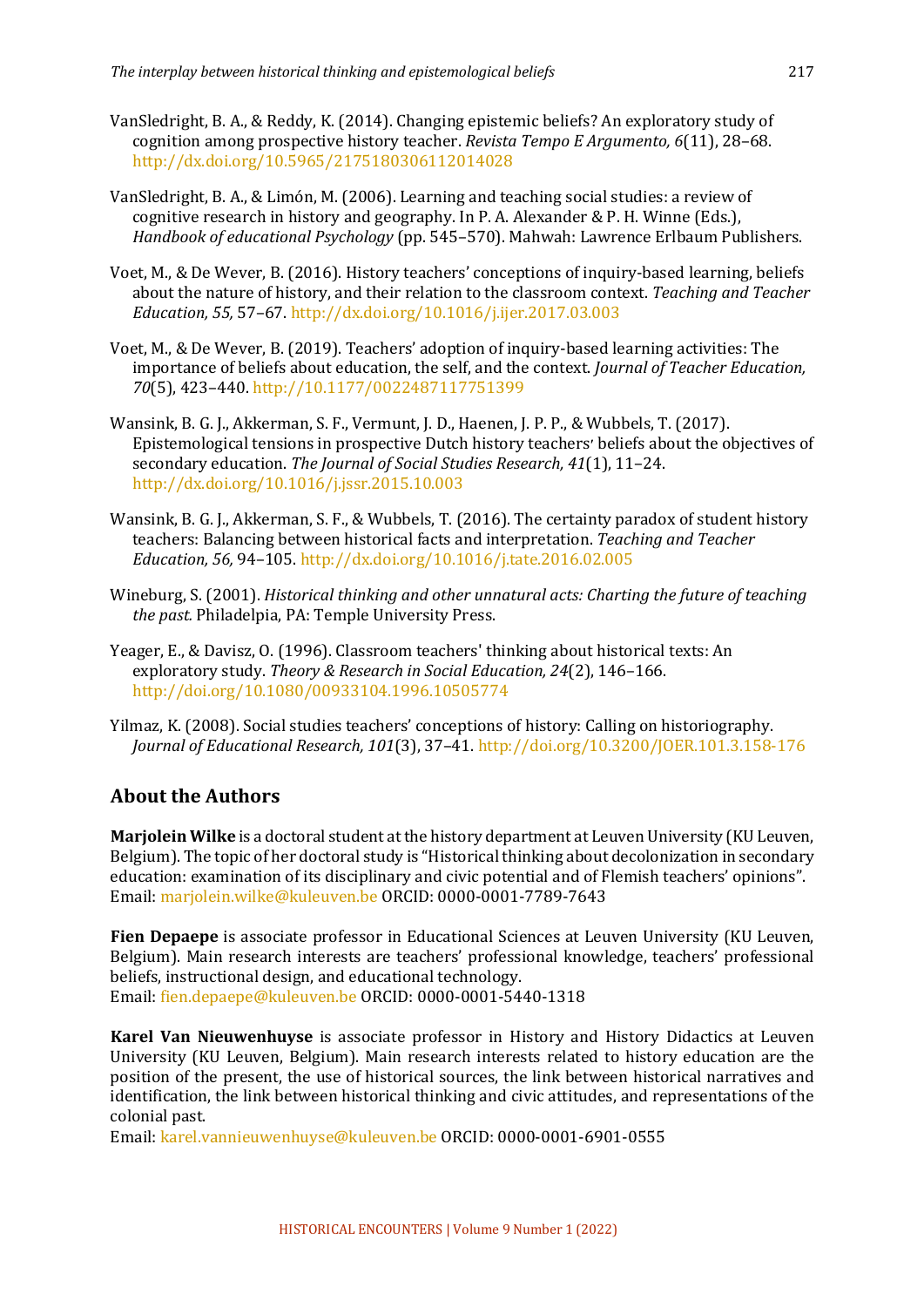## Appendix A: Conceptualization of historical thinking as used in this **research**



FIGURE A1: Conceptualization of Historical Thinking

*Note:* The conceptualization of historical thinking consists of five building blocks.

- Asking historical questions about the past, which constitutes a starting point for historical thinking.
- Situating historical phenomena, sources and representations in a broader historical frame of reference. This includes the acquisition of substantive and strategic historical knowledge.
- Selecting and critically analyzing historical sources, including reasoning with and about sources. This includes, among others, the ability to evaluate a source's usefulness, reliability, and representativeness in light of a specific historical question.
- Analyzing and/or formulating a substantiated answer to a historical question (i.e. constructing a historical representation). This building block includes the ability to deconstruct existing historical representations as well as to construct one. This is based on a critical source analysis and includes the application of typical historical modes of reasoning such as: cause and consequence (incl. contingency); continuity and change, historical contextualization, historical empathy, multiperspectivity, the attribution of agency, drawing historical analogies, deconstructing collective memory, deconstructing narratives and constructing open and substantiated narratives.
- Critically reflecting on and interpreting the complex relationship between past, present and future. This explicitly includes the need for epistemological reflection and requires students to understand the interpretive and constructed nature of historical knowledge and the importance of one's positionality.

Reference: Van Nieuwenhuyse (2020, pp. 373-379).